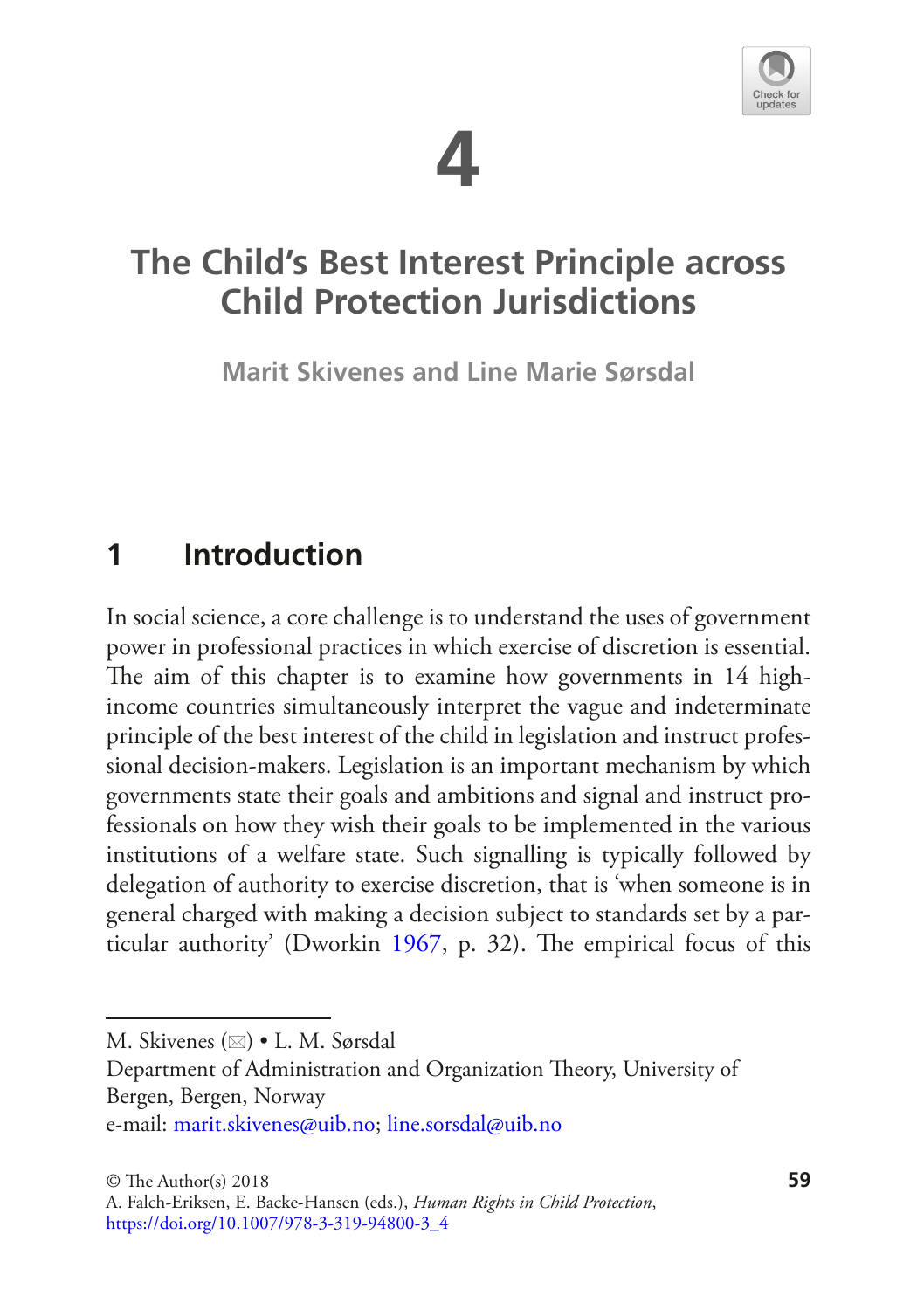chapter is the state's responsibility for children that are at risk of harm and intrusive measures such as removing children into state care. Child protection is a surprisingly understudied area of the welfare state, given the power that is vested in the decision-makers in a very difficult and highly sensitive area of intrusive state interventions into individuals' private spheres (Burns et al. [2017\)](#page-26-1). A key standard in this area is the Convention on the Rights of the Child (CRC) of [1989](#page-29-0). This convention has almost universal, global support,<sup>[1](#page-25-0)</sup> and several countries have made it national law. The CRC gives children strong rights, and a major article is the best interest principle that '*In all actions concerning children, whether undertaken by public or private, social welfare institutions, courts of law, administrative authorities or legislative bodies, the best interests of the child shall be a primary consideration*' (Article 3).[2](#page-25-1)

The ratification of the CRC obligates countries to give the best interest principle primary consideration in decisions concerning individual children, and this entails a clear shift away from the traditional relationship between the family and the state (Gilbert et al. [2011](#page-27-0); Skivenes [2002\)](#page-27-1). However, the child's best interest principle as outlined in Article 3 in the CRC is ambiguous, and its application as a guideline for decision-making is not straightforward. It allows huge leeway for a variety of interpretations. Thus, an interesting and important question concerns how governments have applied this principle in their legislation. Do they fill the principle with material content or procedural directions? There are numerous dimensions in relation to a child's best interest that a decisionmaker can (and must) consider, including expert knowledge about nutrition, attachment, education, brain development and the normative and cultural values for a good and meaningful life (cf. Skivenes and Pösö [2017](#page-27-2)). However, 'what is best for any child or even children in general is often indeterminate and speculative and requires a highly individualized choice between alternatives' (Mnookin and Szwed [1983](#page-27-3), p. 8; see also Breen [2002;](#page-26-2) Elster [1989](#page-26-3); Freeman [2005\)](#page-26-4). In addition, these decisions involve complex predictions about the consequences of choices and future outcomes. Altogether, the best interest principle in its current state in the CRC offers little guidance for decision-makers; nonetheless, it is the guiding principle for decisions that have a tremendous impact on the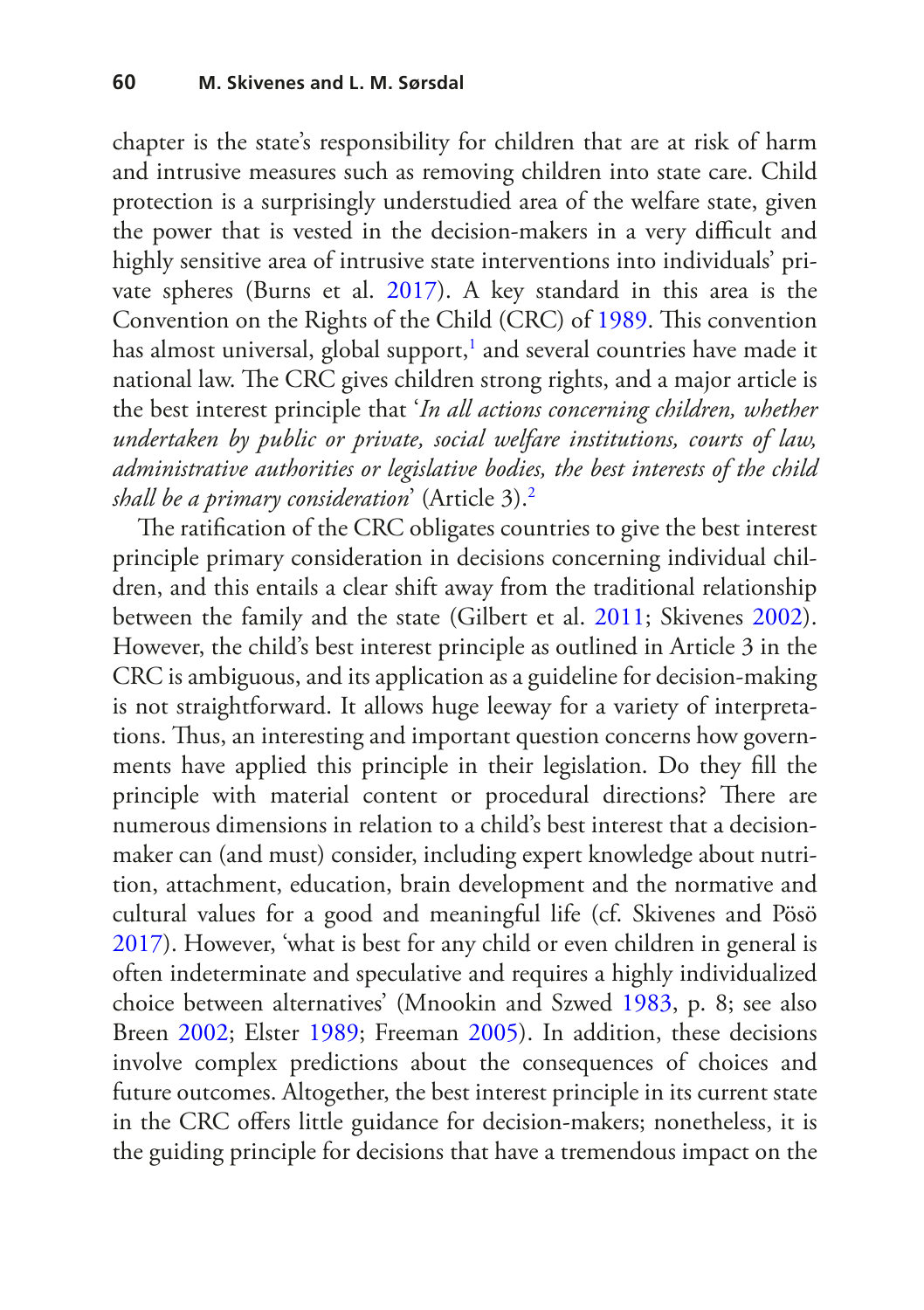lives of children and adults (Breen [2002](#page-26-2); Elster [1989;](#page-26-3) Freeman [2007;](#page-26-5) Skivenes [2002\)](#page-27-1).

We set out to examine how states formulate the best interest of the child in their child protection legislation in 14 high-income countries, and in this way, we examine how states interpret and implement the principle, whether they differ and how this may regulate, instruct and guide the discretionary authority delegated to decision-makers. The countries we examine in this chapter are Australia, Austria, Canada, Denmark, England, Estonia, Finland, Germany, Ireland, Norway, Spain, Sweden, Switzerland and the United States of America (USA).<sup>[3](#page-25-2)</sup>

In the next section, we present the best interest principle and the concept of discretion, followed by an outline of the various countries' systems on child protection and law. Methods and then findings sections follow. We end with a discussion and a final section with concluding remarks.

## **2 The Principle of the Best Interest of the Child and Discretion**

An overlooked part of discussions on democratic legitimacy is the role of implementation of policy goals, as political scientist Bo Rothstein ([1998](#page-27-4)) points out in the book *Just Institutions Matter.* Professional decision-makers in child protection systems are obligated to make decisions according to national legislation and the CRC. Child protection interventions with families based on the best interests of the child and the legitimacy of decisions and interventions are regularly questioned in political and public debates, often in relation to terms such as 'draconian'.

Typically, discretion is categorized as weak or strong (Dworkin [1967\)](#page-26-0). Strong discretion concerns decisions that are not 'bound by any standards set by an authority' (Schneider [1992](#page-27-5), p. 33). The judges in the European Court of Human Rights can be classified as having strong discretion as they only use the European Convention of Human Rights as their standard for decision-making (Skivenes and Søvig [2016](#page-27-6)).<sup>[4](#page-25-3)</sup> Weak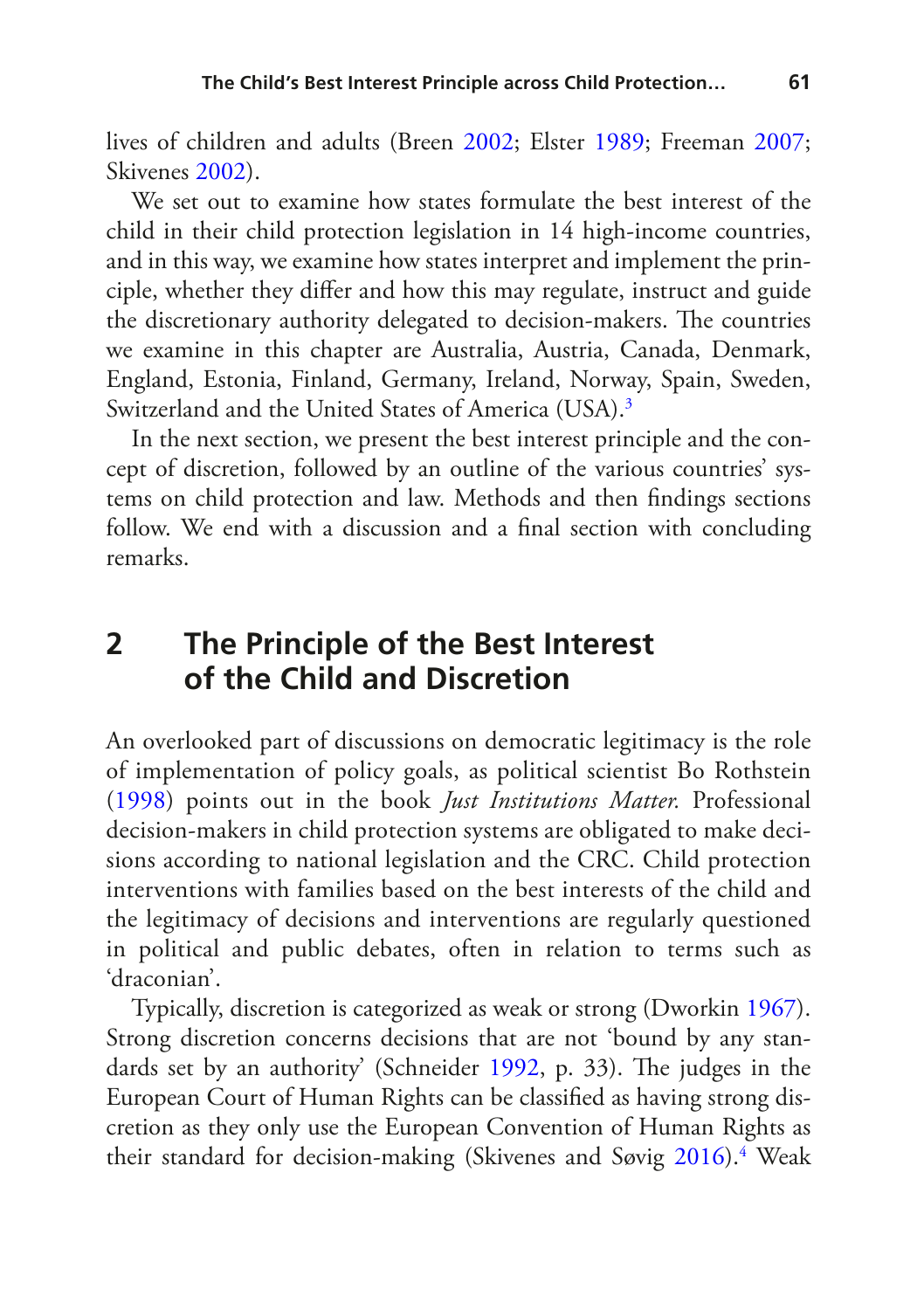discretion is when the authority to use judgement is limited by instructions to apply specified aspects or considerations, or to prioritize between different considerations (Dworkin [1967,](#page-26-0) p. 32; Archard and Skivenes [2009](#page-26-6)). Dworkin [\(1967](#page-26-0), p. 32) uses an example of a sergeant that has been told to find five experienced people to execute a mission. If 'experienced' is the only criterion, it is clearly a broad instruction, and there is quite a wide array of options for discretion. However, if the sergeant has also been told how experience is defined, for example by criteria such as being over 50 years of age, having five years of practice and self-perceived calmness in stressful situations, the scope for selection is narrower and allows fewer choices. Furthermore, there may be detailed instructions in relation to understanding an order in terms of its material content and collecting information. Thus, in our analysis, a professional decisionmaker will have strong discretion when given the authority to make decisions that are in the best interest of the child, that is Article 3 of the CRC. Professionals have weak discretion when instructions are given concerning the 'best interest principle', and with more instructions, their authority to exercise discretion is weaker. However, if instructions are contradictory, decision-makers must exercise discretion regarding which instruction to follow and how to weigh the instructions against each other, whereby seemingly weak discretion is stronger.

In summary, depending on the type of discretion that legislators set for professional decision-makers in child protection agencies and courts, there will be a continuum of strong to weak discretion for lawful interpretations of the best interest of the child. Before we move on to the broader background of the study, one important point to underscore is that this chapter focuses on legislation as a regulative mechanism, and we are well aware that governments have a range of steering mechanisms and incentives to guide and rein in decision-makers' exercise of discretion, such as guidelines, directives, organizational forms, auditing agencies and choice of profession to implement policy.

The criticism of child protection systems may be because of the strong discretion it gives professional decision-makers in determining the best interests of a child that needs protection. In May 2013, the Committee on the Rights of the Child published a comment on the best interest article (number 3) intended to accommodate the lack of common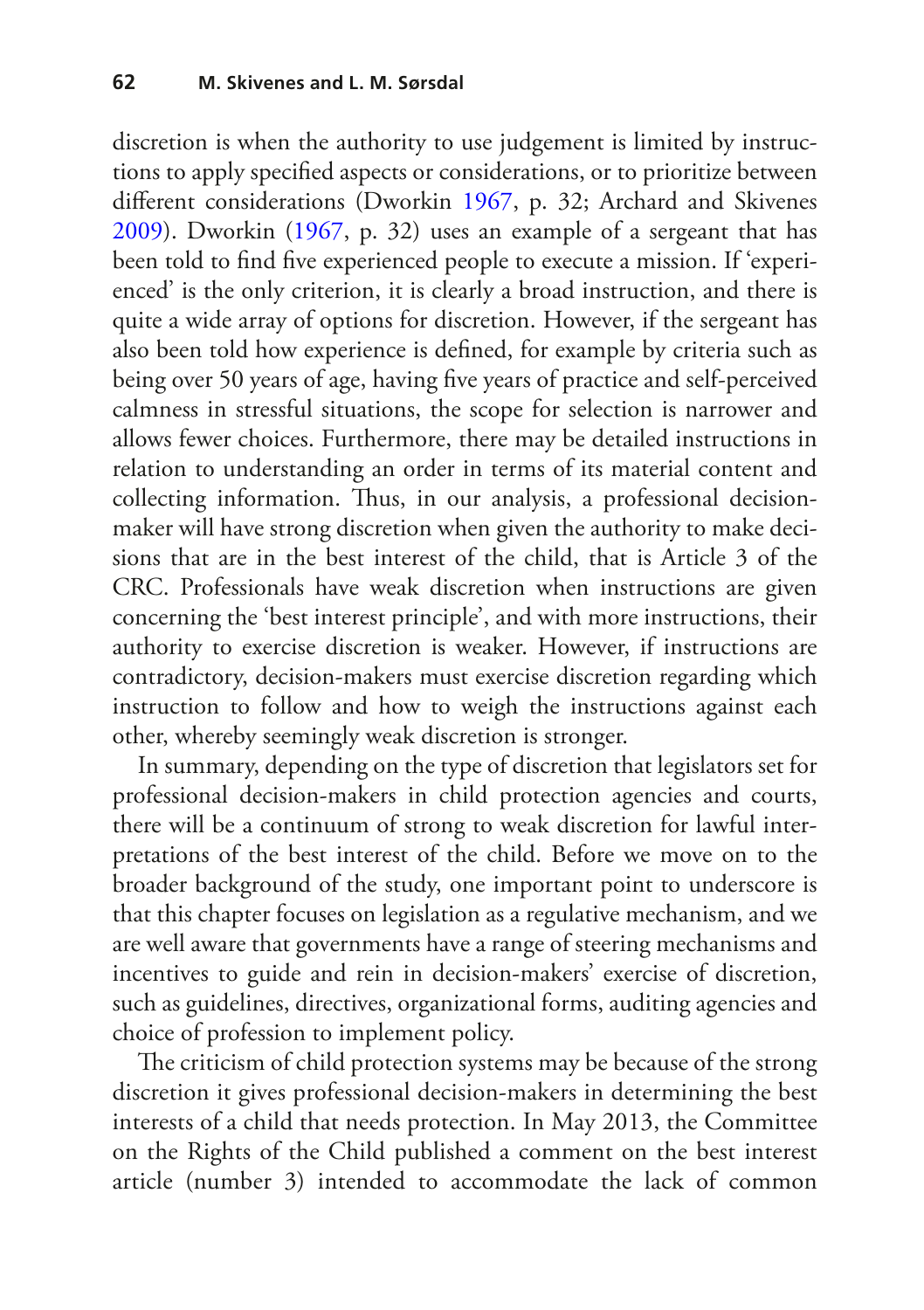understanding of the principle (GC No. 14 [2013\)](#page-29-1). Part V, *Implementation: assessing and determining the child's best interests*, outlines seven elements that should be considered when a decision about the child's best interests is to be made (pp. 7ff.): (a) the child's views; (b) the child's identity; (c) preservation of the family environment and maintaining relations; (d) care, protection, and safety of the child; (e) situation of vulnerability; (f) the child's right to health, and (g) the child's right to education. Each of these elements is laid out in detail in the comment and should provide clear instructions for professionals across countries. However, because this principle covers all areas of a child's life, the comment also underscores that the principle remains ambiguous, and that these seven elements are not

*relevant to every case, and different elements can be used in different ways in different cases. The content of each element will necessarily vary from child to child and from case to case, depending on the type of decision and the concrete circumstances, as will the importance of each element in the overall assessment.* (p. 9)

Our focus is on child protection care order decisions, and crudely speaking, the determination of the principle should consist of two parts (Skivenes and Pösö [2017](#page-27-2)). One part is based on the scientific knowledge of a child's development and needs. The empirical evidence and documentation provided by the research community establish the ground rules and the important arguments and considerations of valid determinations of what is best for the child. The other part involves normative ethical-cultural considerations about a good life and a good childhood. There is variation across cultures, religions and states, and between individuals and groups about meaningful and good ways of life (Rawls [1971;](#page-27-7) Shapiro [1999;](#page-27-8) Skivenes [2002\)](#page-27-1). There are many competing and legitimate ways of bringing up children and as such defining what is good or best for them. Thus, there is not *one* 'best interest value' that can be expected to be valid and accepted as right for all children. For the former expertbased dimension, there is an argument based on the strength of the evidence and the validity of knowledge, and to some degree, there will be consensus on what has been established as solid knowledge and what is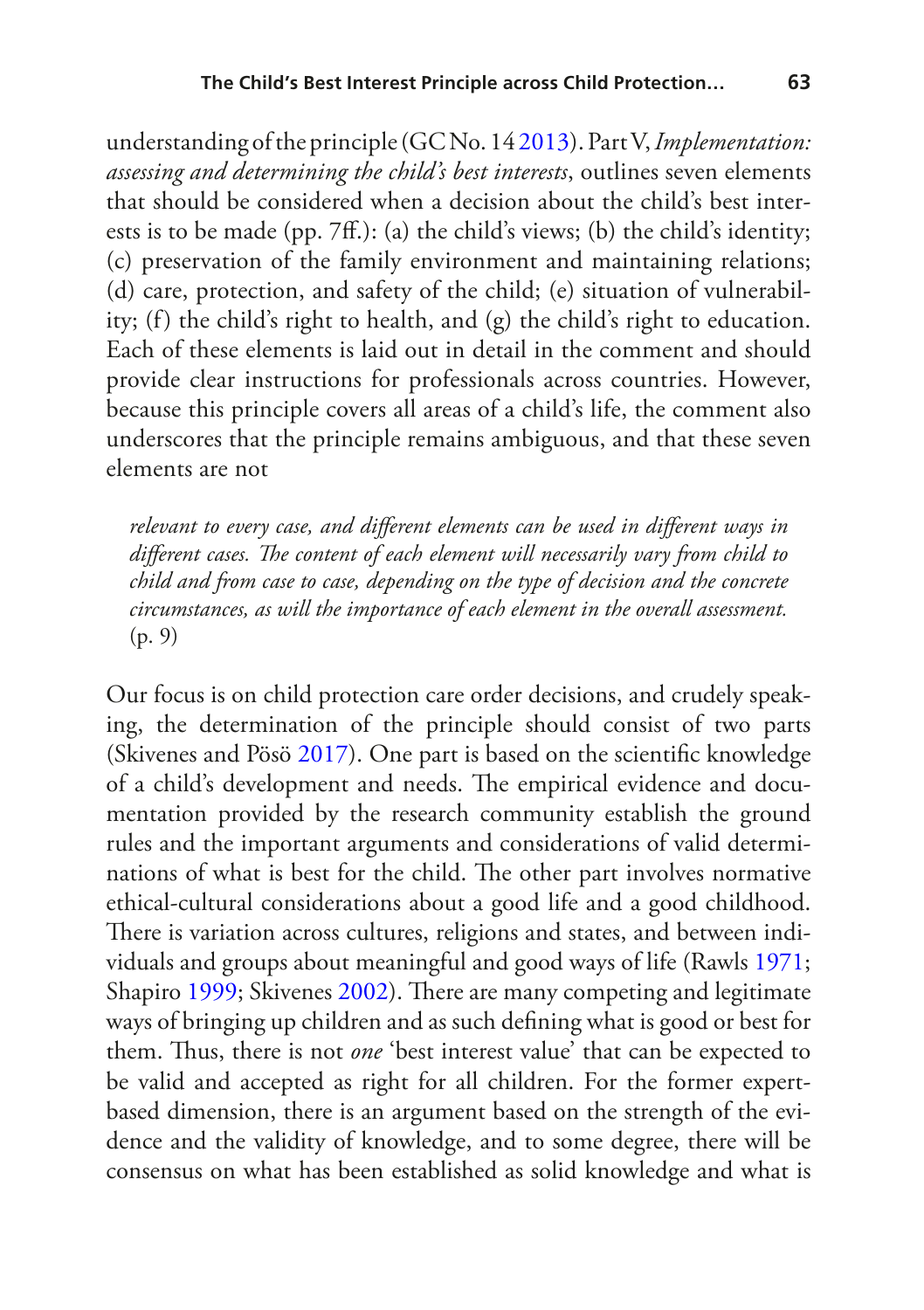less solid. For the latter value-based dimension, by definition, when there is disagreement and plurality, ethical discussions and interpretations must consider what might be good for a particular individual, family or community. Thus, decisions about the best interests of a child cannot be based solely on expert evaluations, but also on values and norms that hold meaning for human beings. In this landscape, we analyse the instructions made by legislators in 14 countries as expressed in the formation of the best interest principle in child protection.

## **3 Child Protection Systems, Welfare States and Jurisdictions**

The discretion and the standards that governments delegate to decisionmakers are influenced by and dependent on factors such as type of child protection system, welfare state model, legal system and political order, and power in society. We do not have solid knowledge about the relationship between various system features and the child protection area. The countries differ in how they regulate and organize the institutional settings for child protection and decision-making processes (Burns et al. [2017](#page-26-1); Gilbert et al. [2011;](#page-27-0) Hetherington et al. [1997\)](#page-27-9). The prevailing typology of child protection systems distinguishes between risk-oriented and family service-oriented systems (Gilbert [1997;](#page-26-7) Gilbert et al. [2011\)](#page-27-0). Risk-oriented systems are based on a high threshold for intervention in the private sphere and intervention when serious risk of harm to a child exists. These systems are focused on mitigating serious risks to children's health and safety (Gilbert et al. [2011\)](#page-27-0). Family service-oriented systems have a low threshold for intervention and provide services for families based on a therapeutic view of rehabilitation, in which the state makes it possible for people to revise and improve their lifestyles and behaviour. The major differences between these two systems are their underlying ideologies, degree of solidarity and the ways in which they manage children at risk. This also includes variations between systems in how they regulate and set standards for children's upbringing and where they set the border between private and public responsibility for children in need of assistance. Our expectation is that risk-oriented systems will have a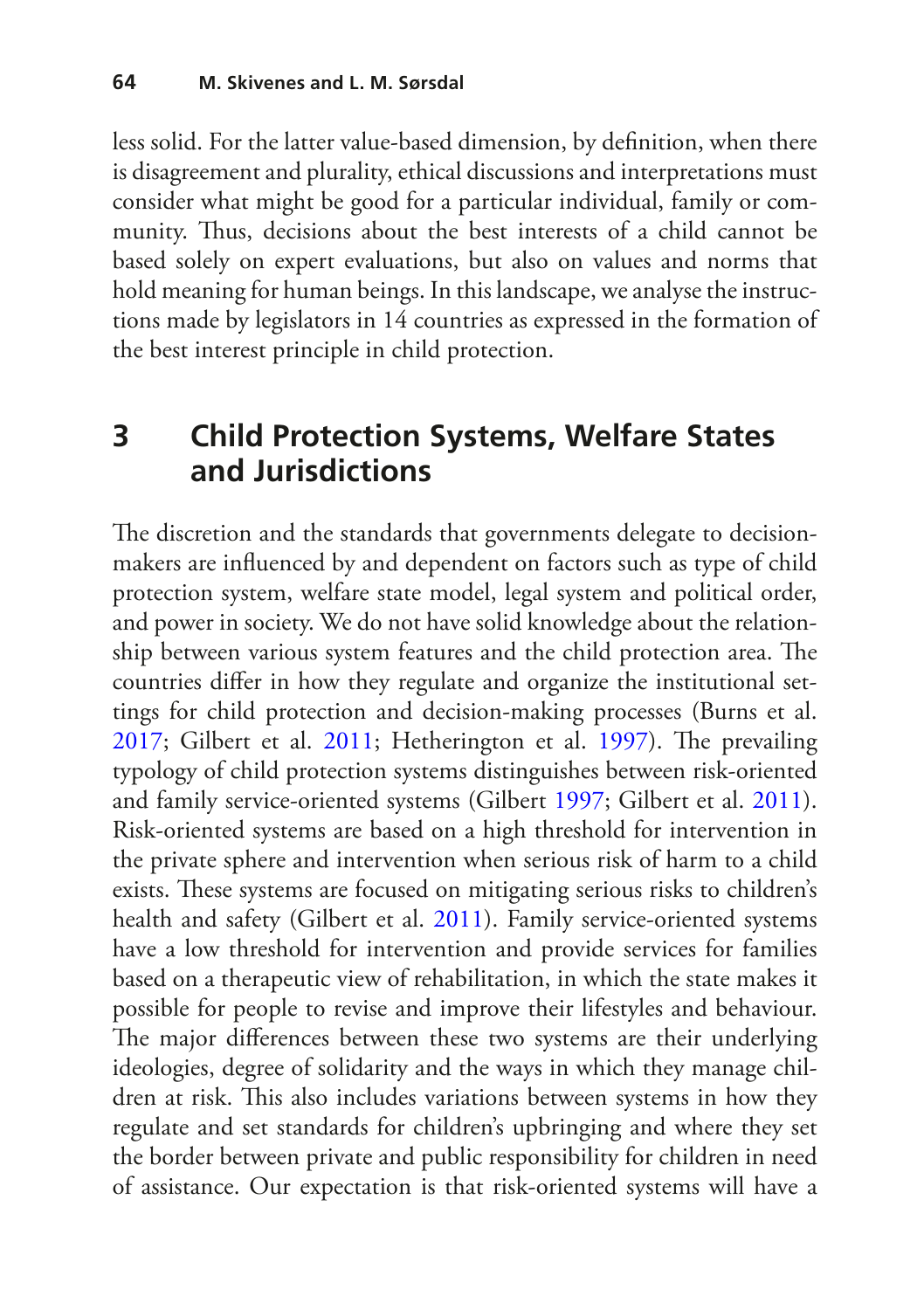| Country     | Child protection system    | UNICEF's child<br>well-being rank <sup>a</sup> | Child rights<br>index <sup>b</sup> |
|-------------|----------------------------|------------------------------------------------|------------------------------------|
| Australia   | Risk-oriented              |                                                | 27                                 |
| Austria     | Family-service-oriented    | 18                                             | 35                                 |
| Canada      | Risk-oriented              | 17                                             | 45                                 |
| Denmark     | Family-service-oriented    | 11                                             | 34                                 |
| England     | Risk-oriented <sup>c</sup> | 16                                             | 156                                |
| Estonia     | Risk-oriented              | 23                                             | 93                                 |
| Finland     | Family-service-oriented    | 4                                              | 18                                 |
| Germany     | Family-service-oriented    | 6                                              | 18                                 |
| Ireland     | Risk-oriented              | 10                                             | 41                                 |
| Norway      | Family-service-oriented    | $\mathcal{P}$                                  | 2                                  |
| Spain       | Family-service-oriented    | 19                                             | 5                                  |
| Sweden      | Family-service-oriented    | 5                                              | 7                                  |
| Switzerland | Risk-oriented              | 8                                              | 3                                  |
| <b>USA</b>  | Risk-oriented              | 26                                             |                                    |

<span id="page-6-0"></span>**Table 4.1** Child protection systems, child well-being rank, child rights index

aUNICEF Child well-being rank (2013); Adamson [\(2013](#page-26-8))

bChild rights index, 2017. Available online at:<http://kidsrightsindex.org/>

c England would often be characterized as a system that is in between the

risk-oriented and family-service oriented systems

fact-based understanding of the principle, and with clear instructions on how to handle serious risk, whereas the family service-oriented systems will both include fact-based as well as diffuse values-based-needs instructions. Table [4.1](#page-6-0) presents an overview of key characteristics of the 14 countries.[5](#page-25-4) Our expectation is that countries scoring high on the child rights index and the child well-being index will also have engaged have included what is recommended by the CRC committee, GC 14.

## **4 Data and Methods**

The data material for the study consist of the formulations of the best interest principle in child protection legislation in 14 high-income countries. These countries were strategically selected on the basis of prior research on child protection systems and a previous comparative analysis, as we had gained knowledge about these countries' child protection systems and established a network of national experts on child protection in each country. The countries in the study are Australia, Austria, Canada,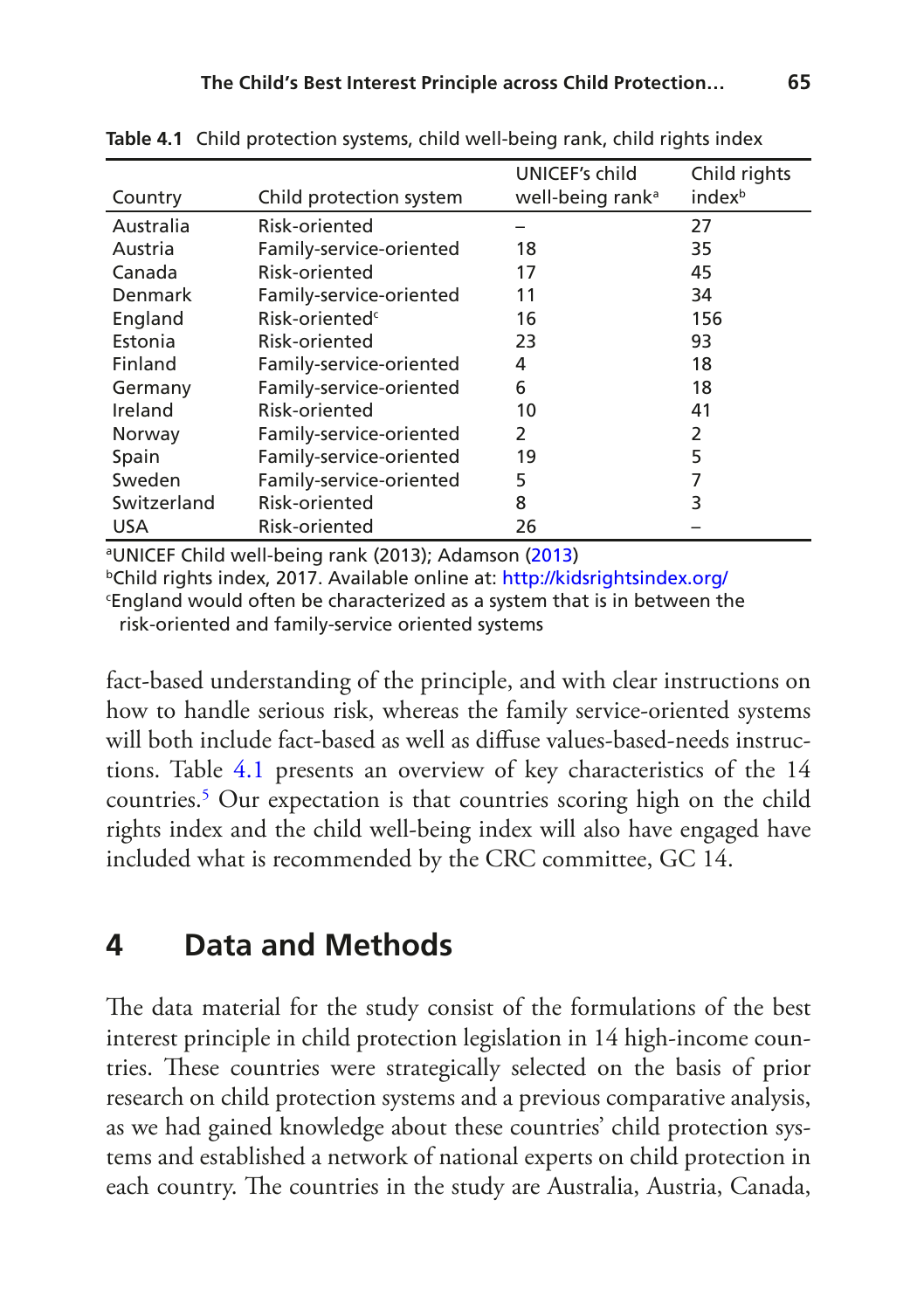Denmark, England, Estonia, Finland, Germany, Ireland, Norway, Spain, Sweden, Switzerland and the USA. The various pieces of national legislation were collected by systematically examining the countries' chapters from previous book projects (Burns et al. [2017;](#page-26-1) Skivenes et al. [2015](#page-27-10); Gilbert et al. [2011](#page-27-0)), reading the national CRC reports and doing specific literature searches. This material was collected in 2015–2016 with sup-port and guidance from national experts.<sup>[6](#page-25-5)</sup> To ensure that we had found the right child protection legislation used for care order removals, we asked child protection experts in each of the countries to inspect and confirm our selected law.

Of the 14 countries under study, five (Australia, Austria, Canada, Switzerland and the USA) have a two-layered structure with overarching legislation for the whole country (such as federal law) and then state legislation. In these countries, we first established an understanding of the relationship between the law on different levels, and then selected one state/canton/province/territory to represent the child protection legislation of the whole country in our analysis. We are clearly aware that this could not be regarded as representative of the whole country.<sup>7</sup> The states we selected in these countries were the state/canton/province/territory that our expert(s) were from in the Australian Capital Territory (Australia), the province of Ontario (Canada), the canton of Basel-Stadt (Switzerland) and the state of Massachusetts (USA). This way of selecting laws provided us with manageable material, and we had the advantage of our expert's knowledge of that specific child protection legislation. For simplicity, we use the term 'country/national legislation' even when we only have legislation from a state/canton/province/territory.

The data material for the analysis consisted of the sections of the laws that outline the best interest of the child. Typically, the legislation would have sections along the following lines: '*in deciding what is in the best interest of a child or a young person, a decision-maker must …*' (Australia: Children and Young People Act [2008](#page-28-0)). The length of the texts from each country varied, from a few lines in Switzerland to over a half page of law from Australia. Table [4.2](#page-8-0) provides an overview of the title of the child protection law in the 14 countries included in the study, as well as the specific section that outlines the best interest of the child.<sup>[8](#page-25-7)</sup>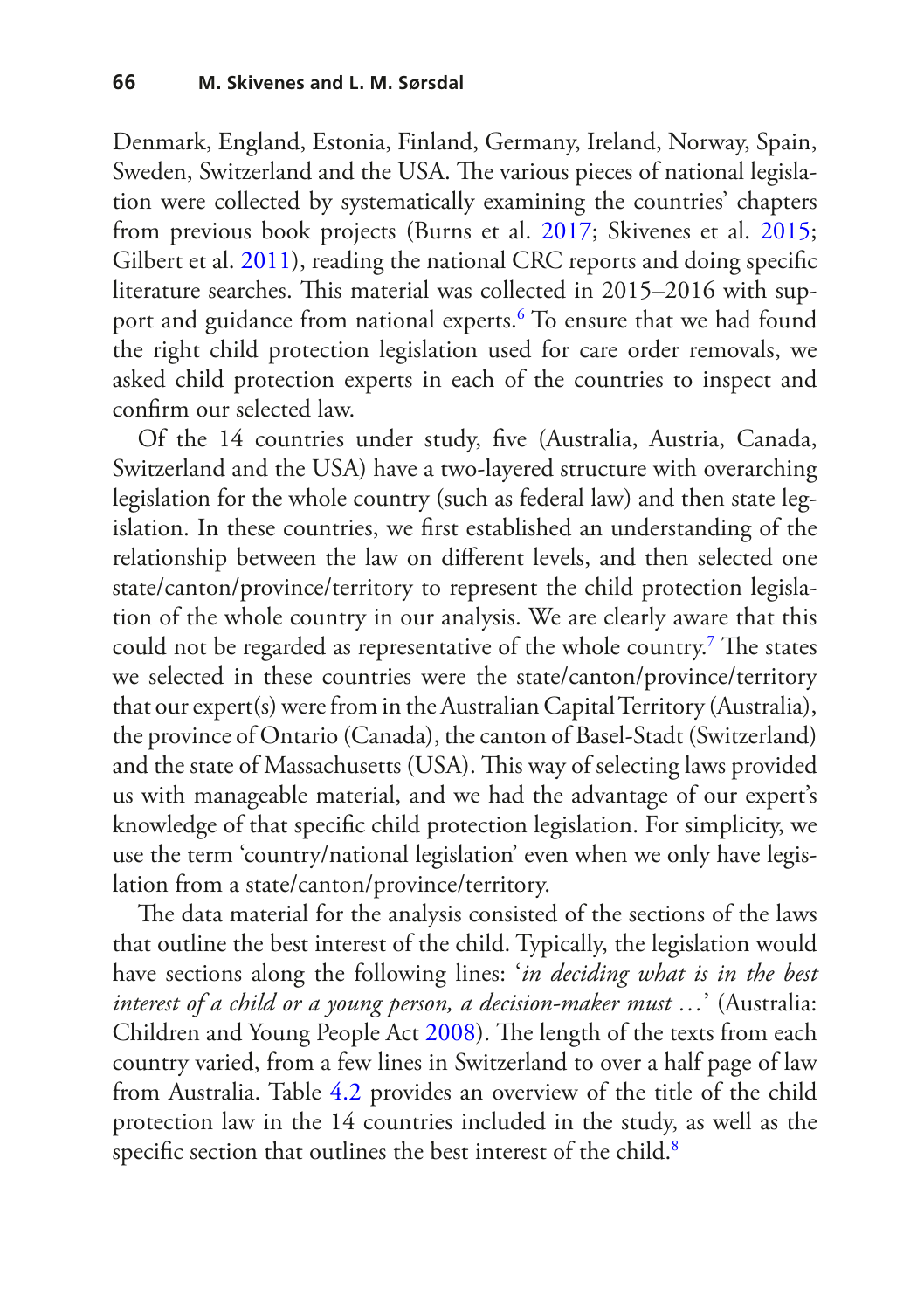| Country                      | Legislation                                                          |
|------------------------------|----------------------------------------------------------------------|
| Australia, Capital Territory | Children and Young People Act 2008 (Sec. 349)                        |
| Austria                      | Civil Code of Austria 2013 (Sec. 138)                                |
| Canada, Ontario              | Child and Family Services Act, R.S.O. 1990, c. C.11<br>(Sec. 37 [3]) |
| Denmark                      | Consolidation Act on Social Services 2011 (Sec. 46)                  |
| England                      | Children Act 1989 (Sec. 1)                                           |
| Estonia                      | Child Protection Act 2016 (Sec. 21)                                  |
| Finland                      | Child Welfare Act 2007 (Sec. 4)                                      |
| Germany                      | German Civil Code 2002 (Sec. 1697a)                                  |
| Ireland                      | Child Care Act 1991 (Sec. 24)                                        |
| Norway                       | The Child Welfare Act 1992 (Sec. 4-1)                                |
| Spain                        | Organic Law 1/1996, of 15 January, on protection                     |
|                              | of minors, modification to the Civil Code and the                    |
|                              | Civil Procedure Act (Art. 2)                                         |
| Sweden                       | Social Service Act 2001 (Sec. 2) and Swedish                         |
|                              | Children and Parents Code 2006                                       |
| Switzerland, Basel-Stadt     | Children and Young Persons Act 2015 (Sec. 3)                         |
| USA, Massachusetts           | General law, Chapter 119 Protection and care of                      |
|                              | children, and proceedings against them (Sec. 1)                      |

<span id="page-8-0"></span>**Table 4.2** The child protection laws

All texts we analysed were written in or translated into English. Five countries have English as the original language (Australia, Canada, England, Ireland and the USA) and five have an official English translation of the law (Denmark, Estonia, Finland, Germany and Norway). For Austria, Spain, Sweden and Switzerland we used a translation bureau to translate the laws into English. Translation is a critical process, as the English concepts and system terminology may not capture or be compatible with those of other countries' ways of organizing child protection systems. For the non-English-speaking countries, we checked the translations with the experts to make sure that the meaning was not lost in the translation process. The translation of the legal texts and the potential loss of meaning from or mismatch with the original language of the law is a validity problem for most cross-country studies.<sup>9</sup>

To analyse the laws, both researchers first read the texts and identified themes, and then discussed the themes and made a coding scheme of mutually exclusive codes (cf. Table [4.3](#page-9-0)). The analysis was driven by two questions: First, what is the material content of the best interest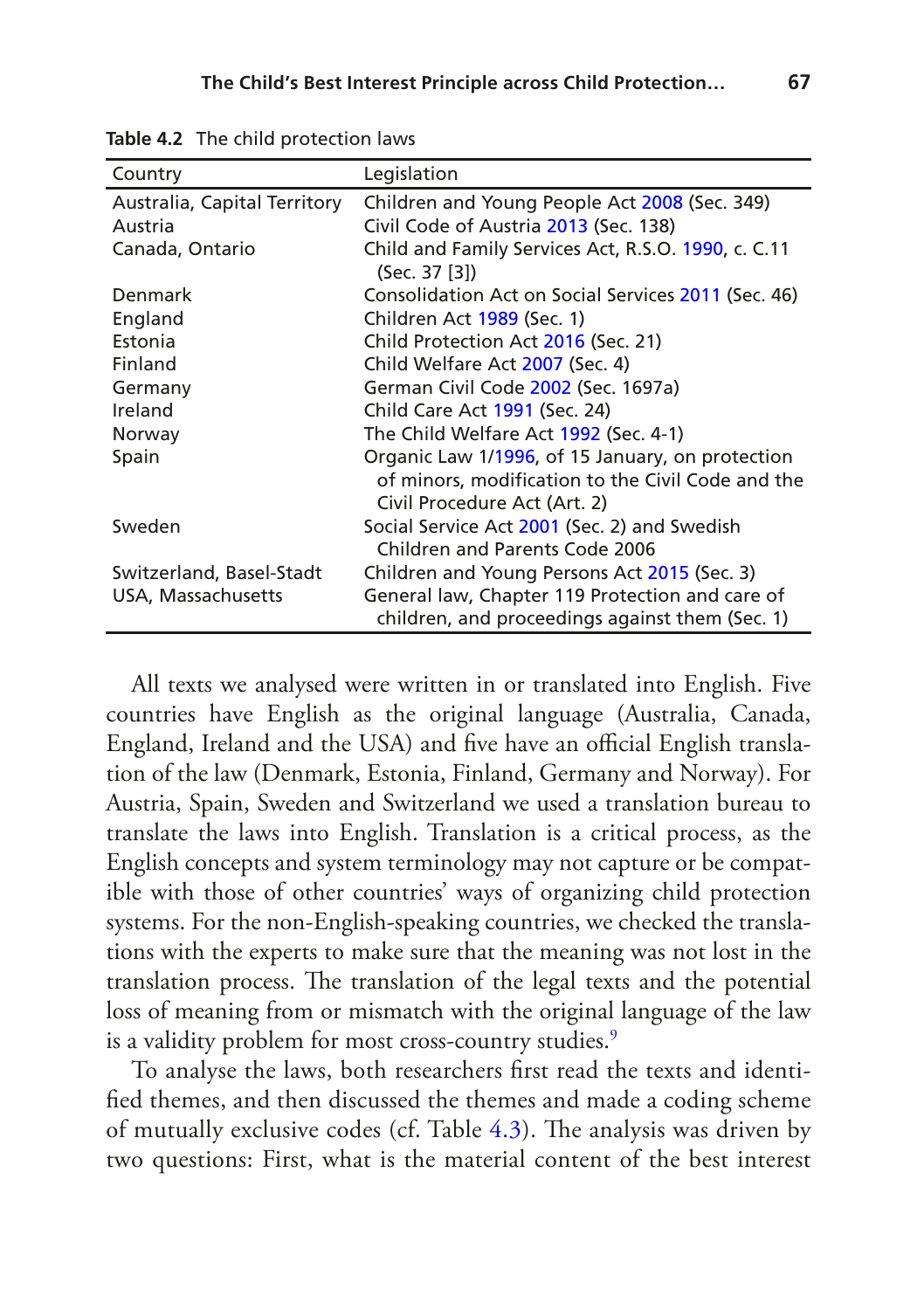| Code name                | Code description and criteria for including or excluding text                                                                                                                                                                                                                                                                                                                                     |
|--------------------------|---------------------------------------------------------------------------------------------------------------------------------------------------------------------------------------------------------------------------------------------------------------------------------------------------------------------------------------------------------------------------------------------------|
| Child's future           | Includes factors concerning the future of the child and/or a<br>long-term perspective for the child, including mentioning<br>the situation of the child as an adult                                                                                                                                                                                                                               |
| Child's identity         | Includes text that raises considerations of the child's individual<br>characteristics, cultural inheritance or other aspects that may<br>be important to the child's identity                                                                                                                                                                                                                     |
| Child's needs            | Includes factors about the needs of the child, physical and<br>emotional support and care, personal development,<br>education, nutrition, stimulation and activation. This code<br>does not include references to general terms of the child's<br>well-being, such as best interests, the need for stability or<br>the child's relationship with the parent/caregiver (covered by<br>other codes) |
| Child's<br>participation | Includes statements about participation for and/or<br>involvement of children, including hearing the child's<br>viewpoint, feelings, wishes, meaning and opinions                                                                                                                                                                                                                                 |
| Child's<br>relationship  | Includes considerations of the child's relationship with a<br>caregiver or a parent, and/or with the family or a wider<br>network of relations. It also includes text concerning the<br>'biological principle' and/or the importance of the biological<br>family                                                                                                                                  |
| Parent's<br>perspective  | Includes text about the rights and/or capacity of parent(s) or<br>caregiver(s) to take care of the child and/or their caregiving<br>or parental skills, and/or their views or opinions                                                                                                                                                                                                            |
| Protection               | Includes factors about protection of the child against harm or<br>risk of harm, and/or considerations of prior experiences of<br>harm or potential future risk situations                                                                                                                                                                                                                         |
| Permanency               | Includes text related to the importance of permanency or<br>stability of the emotional and/or physical living conditions<br>and upbringing of the child                                                                                                                                                                                                                                           |
| Weight and<br>procedures | Includes text that states how the best interests of the child<br>should be weighed against other principles or rights, and/or<br>how material factors should be ranked and/or whether a<br>time frame is mentioned                                                                                                                                                                                |

<span id="page-9-0"></span>**Table 4.3** Codes for identifying themes in the texts

principle, as formulated by the legislators? Second, what type of instructions and guidance does the legislation provide? The texts were coded manually by the researchers in several rounds, and then the reliability of the coding was tested by two project associates. In the few cases of discrepancies, the authors discussed the deviations and agreed upon a mutual interpretation.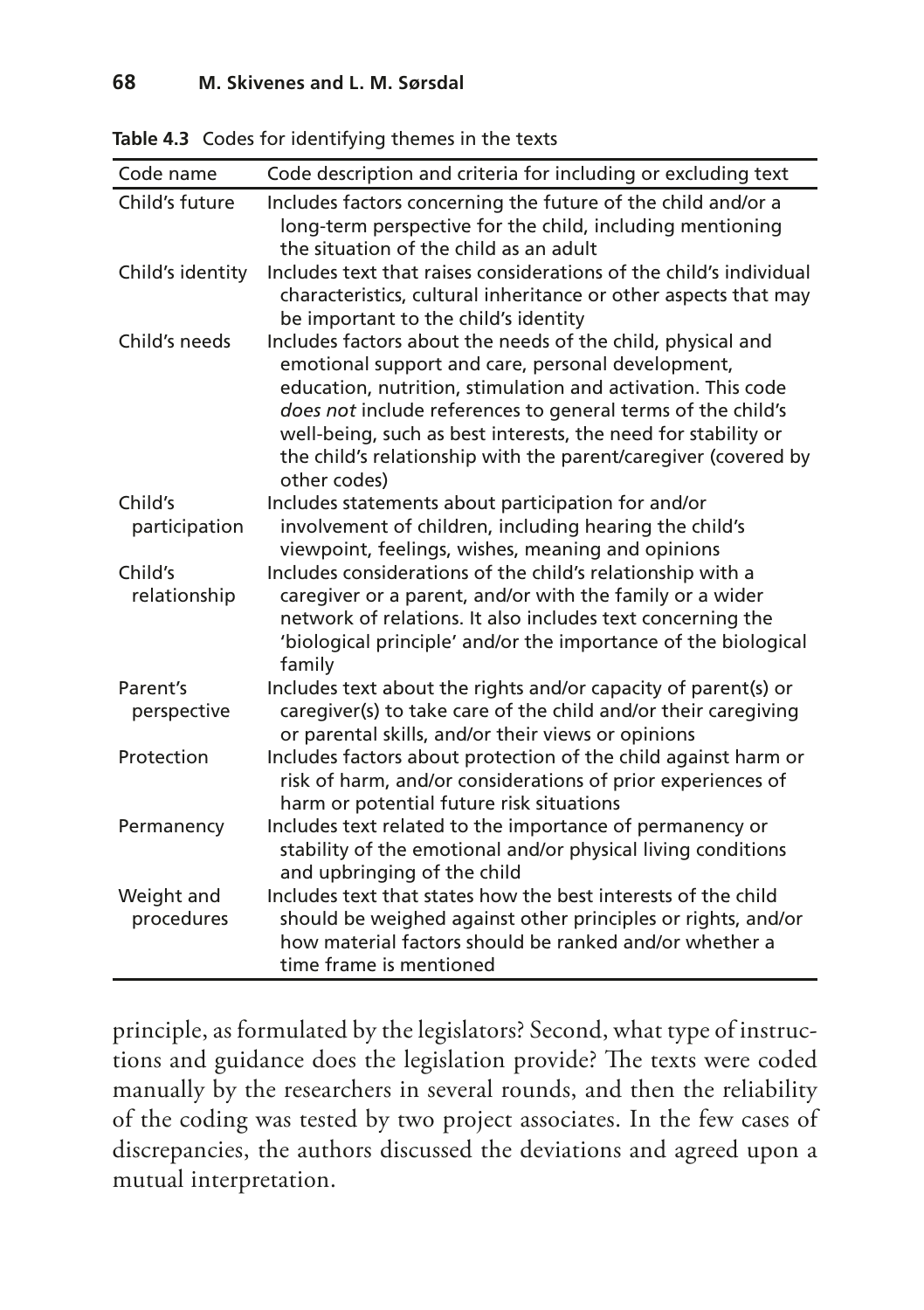#### **4.1 Limitations**

We have only looked at the formulation of the principle in the selective legislation for child protection; we have not examined other legislation or other mechanisms that may instruct professionals in the front-line services and the courts, such as political-administrative directives or case laws. We do not consider how the principle is actually applied and reasoned in courts or child protection agencies. The focus is solely on the legislative formulation of the best interest principle in the selected laws in these countries. The limitation with this approach is that owing to various ways of constructing legislation and their legal order, we cannot exclude the possibility that some countries include the general principles of their child protection systems within the best interest principle, whereas others have laid out principles and important considerations elsewhere in legislation and/or their administrative/legal systems.

#### **5 Findings**

The analysis of the legislation showed that the best interest principle is worded in various ways. Nine of the 14 countries used the term 'best interest' in the text, whereas England and Ireland used the wording 'the welfare of the child'. Similarly, Austria and Switzerland refer to 'the child's well-being' in a literal sense, and Finland uses the term 'the interest of the child'. Each country has chosen different strategies for approaching the principle, with eight of the 14 countries providing rather broad descriptions of the material content on how the principle is to be understood.

Overall, eight main material considerations are represented in the legislation analysed, as well as one category for the weight of the principle and procedural aspects. Table [4.4](#page-11-0) presents an overview of the findings and shows how some themes are present in almost all legislation, whereas others are only of concern for a few countries.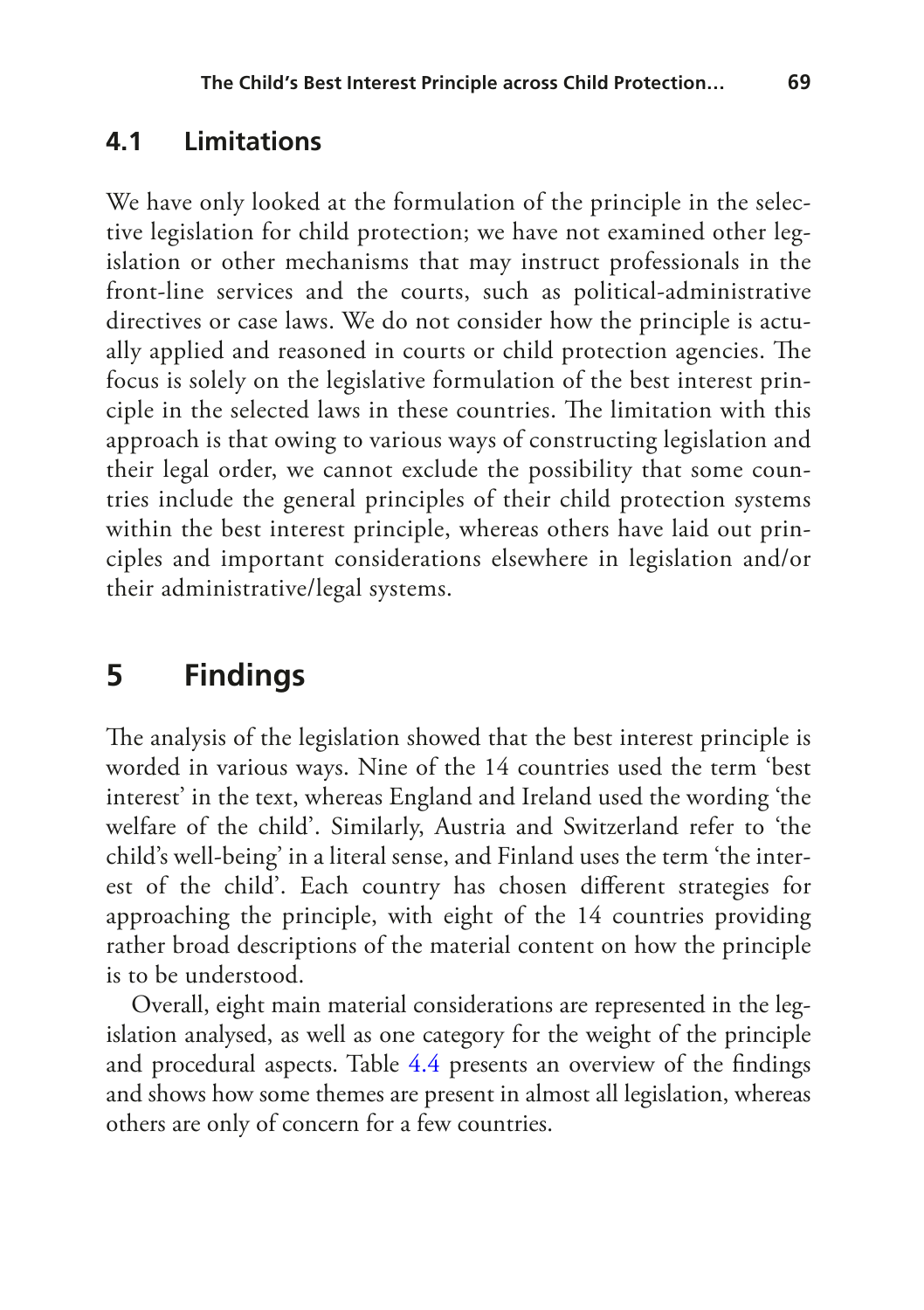<span id="page-11-0"></span>

| Table 4.4 Main findings |                                                                                               |             |  |         |                  |                    |
|-------------------------|-----------------------------------------------------------------------------------------------|-------------|--|---------|------------------|--------------------|
|                         | Child's                                                                                       | Child's     |  | Child's | Child's Parent's | Child's Weight and |
| Country                 | participation needs Permanency Protection relationship identity perspective future procedures |             |  |         |                  |                    |
| <b>NINS</b>             |                                                                                               | $\tilde{=}$ |  |         |                  | 4                  |
| Australia               |                                                                                               |             |  |         |                  |                    |
| Austria                 |                                                                                               |             |  |         |                  |                    |
| Canada                  |                                                                                               |             |  |         |                  |                    |
| Denmark                 |                                                                                               |             |  |         |                  |                    |
| England                 |                                                                                               |             |  |         |                  |                    |
| Estonia                 |                                                                                               |             |  |         |                  |                    |
| Finland                 |                                                                                               |             |  |         |                  |                    |
| Germany                 |                                                                                               |             |  |         |                  |                    |
| Ireland                 |                                                                                               |             |  |         |                  |                    |
| Norway                  |                                                                                               |             |  |         |                  |                    |
| Spain                   |                                                                                               |             |  |         |                  |                    |
| Sweden                  |                                                                                               |             |  |         |                  |                    |
| Switzerland             |                                                                                               |             |  |         |                  |                    |
| USA                     |                                                                                               |             |  |         |                  |                    |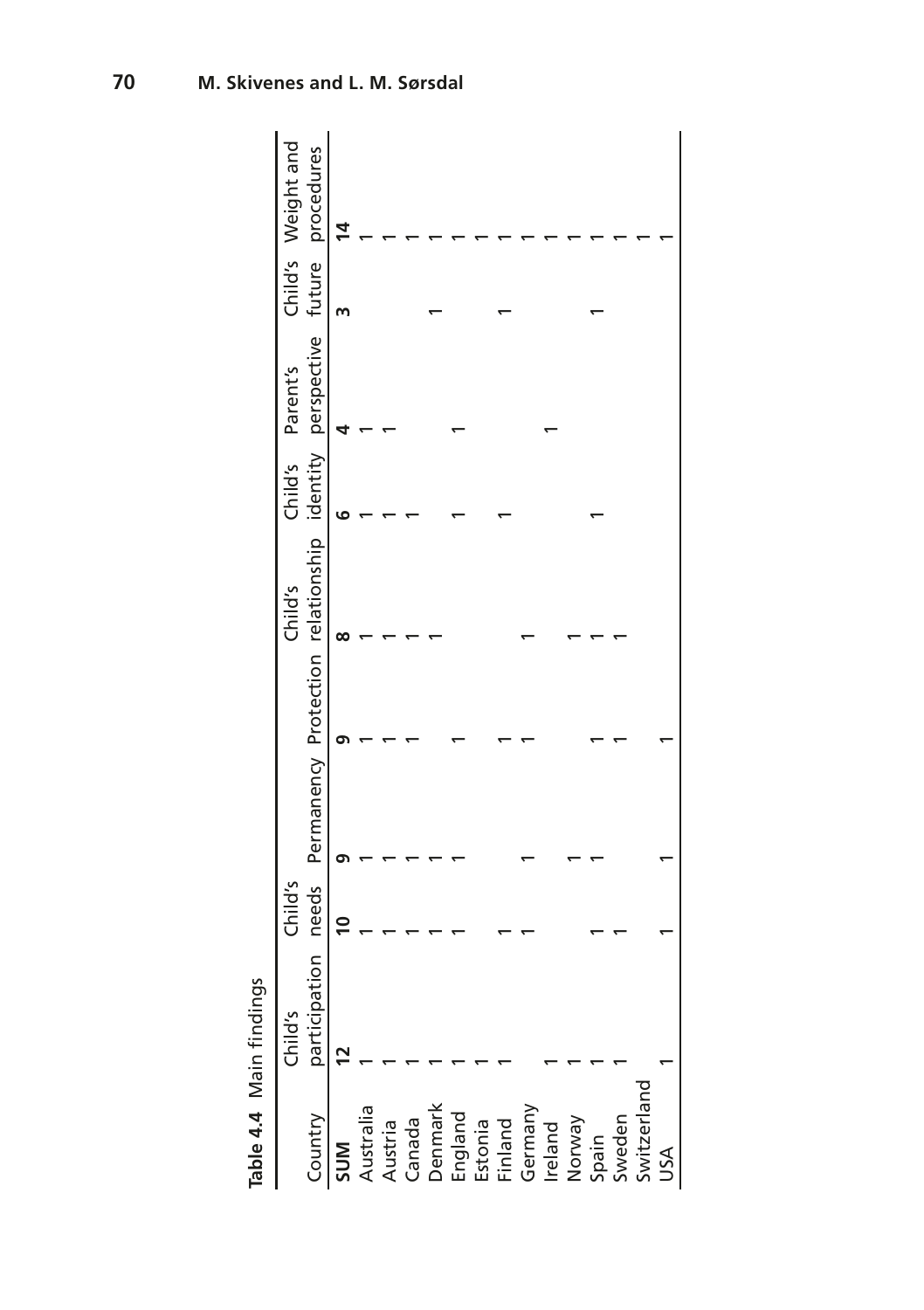#### **5.1 Child's Participation**

Twelve of the 14 countries (the exceptions are Germany and Switzerland) require the child's view, opinion, wishes, feelings or meanings to be considered (cf. Table [4.4](#page-11-0)). The formulation in Australian law is illustrative:

*(1) For the care and protection chapters, in deciding what is in the best interests of a child or young person, a decision-maker must consider each of the following matters that are relevant to the child or young person:*

*… (b) any views or wishes expressed by the child or young person.* (#1.b)

The instructions in the legislation vary in both strength and content. Only Australia, Finland and Norway do not mention any caveats in relation to hearing the child's opinion. The others point out that the weight of the child's opinion depends on the child's age, understanding, abilities, maturity and/or competency. For example, '*5. the consideration of the child's opinion in accordance with his/her understanding and ability to form an opinion*' (Austria, #5). Only US legislation mentions age (12 years) as a presumption of competency. Denmark, Estonia and Spain have a broader approach to children's participation, including their resources and emotions, as in the Spanish legislation:

*b) Consideration of the desires, feelings and opinions of the child, as well as their right to progressively participate, according to their age, development and personal development, in the process of determining their best interests.* (#2.b)

The law in Estonia stipulates that '*If the best interests of a child differ from the child's opinion or if a decision which does not coincide with the child's opinion is made on other grounds, the reasons for not taking the child's opinion into account must be explained to the child*' (#2.3).

#### **5.2 The Child's Needs**

Ten of the 14 countries include some wording regarding the needs of the child, whereas the legislation in Estonia, Ireland, Norway and Switzerland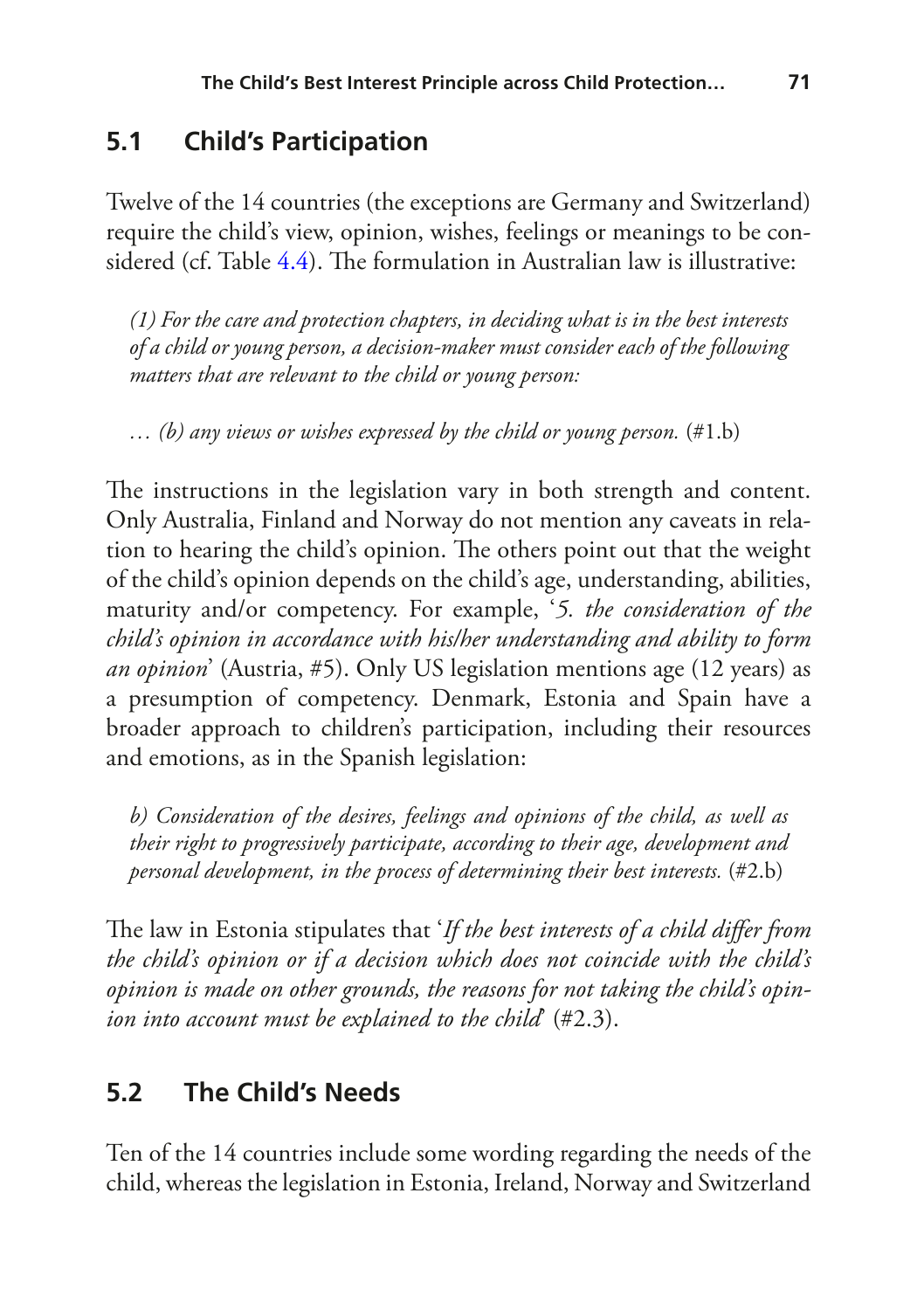does not explicitly mention needs. The child's need is a contested concept. Although most of the considerations around best interest are directly or indirectly about the needs and care of the child in the wider sense, here we focus on direct mention of particular needs in relation to the child, such as physical, emotional, intellectual and educational needs. Thus, we do not include statements that focus on aspects such as the need for parental care or protection from harm, or any other consideration that is included in the other seven categories that we identified in the material.

Although the legislation from Australia, Austria, Canada, Denmark, England, Finland, Spain and the USA varies in its characterizations of needs, most of the countries cite both emotional and basic physical needs. Finland serves as an example of the latter, with an extensive description of needs on both general and specific levels:

*(1) Child welfare must promote the favourable development and well-being of the child. … 1) balanced development and well-being, and close and continuing human relationships; 2) the opportunity to be given understanding and affection, as well as supervision and care that accord with the child's age and level of development …* (#1, 2.1, 2.2)

The USA and Denmark emphasize both care and affection as well as the impact of upbringing on the child's adult life: '*The health and safety of the child shall be of paramount concern, and shall include the long-term wellbeing of the child*' (USA #1, para. 3).

#### **5.3 Permanency**

Nine of the countries (Australia, Austria, Canada, Denmark England, Germany, Norway, Spain and the USA) cite factors related to the importance of permanency and stability of emotional and/or physical living conditions and the upbringing of the child. Permanence is essential for structure, strength and consistency to support children's development (Skivenes and Thoburn [2017](#page-27-11)), and in the US legislation it is formulated as follows: '*The department's considerations of appropriate services and placement decisions shall be made in a timely manner in order to facilitate permanency planning for the child*' (#1, para. 5).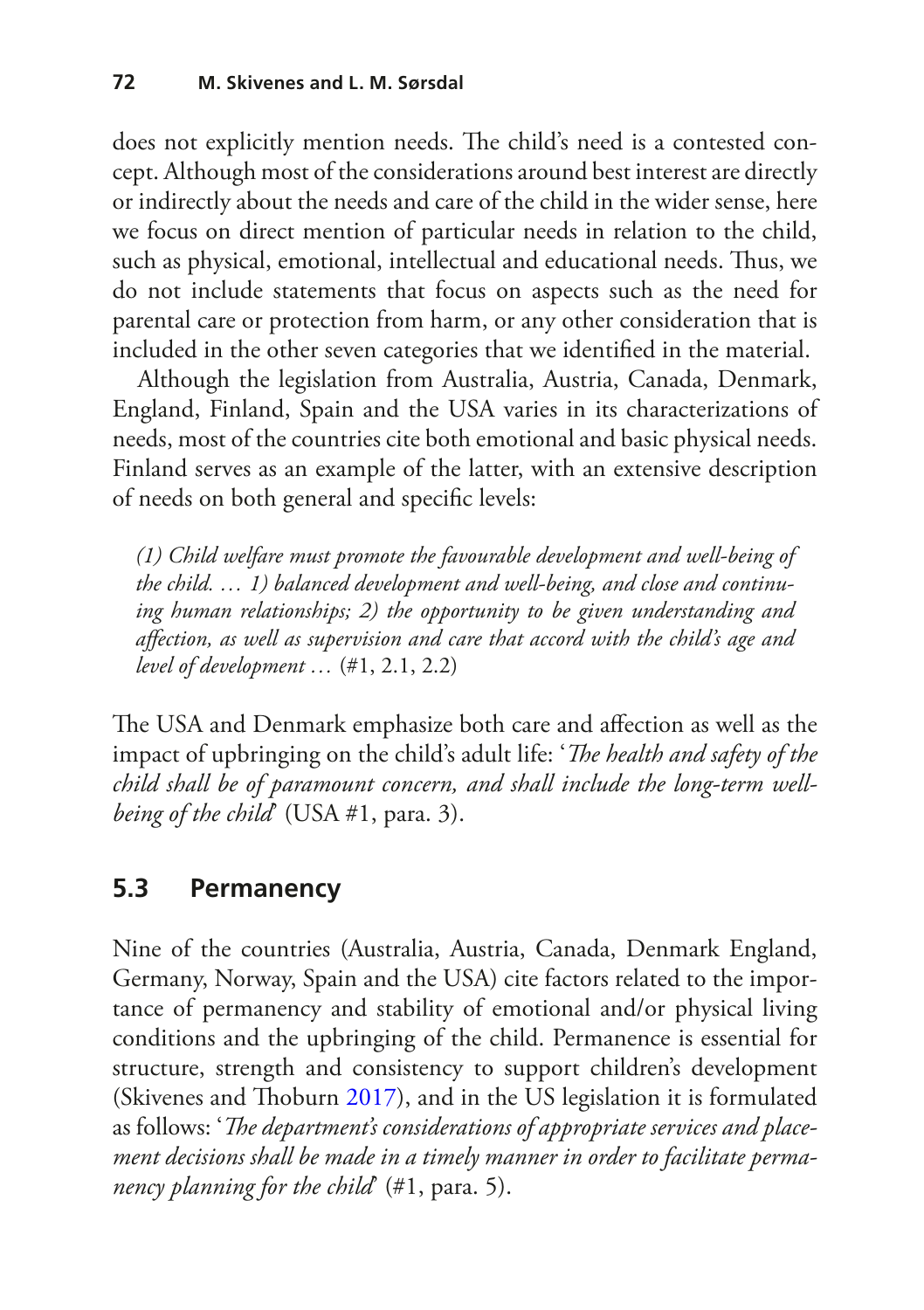Several of the countries have a focus on stability in relation to the birth family or a change to an established living arrangement. Australia, Denmark, Spain and the USA are all in this category: '*(d) the likely effect on the child or young person of changes to the child's or young person's circumstances, including separation from a parent or anyone else with whom the child has been living*' (Australia #1.d). Canada, England and Norway have chosen a neutral formulation of stability, here illustrated by Norway: '*When applying the provisions of this chapter, decisive importance shall be attached to finding measures which are in the child's best interests. This includes attaching importance to giving the child stable and good contact with adults and continuity in the care provided*' (4-1, para. 1).

#### **5.4 Protection**

Nine of the 14 countries include consideration of the child's safety or risk factors, and the five countries that do not explicitly mention this are Denmark, Estonia, Ireland, Norway and Switzerland. The focus is on two types of risk: (a) the potential harm unnecessary removal or intervention may have on the child, and/or (b) the risks of abuse, neglect or harm to the child if he or she remains in a potentially dangerous situation. The Austrian, Canadian and Swedish legislation includes both dimensions: '*In the assessment of what is best for the child, particular focus must be placed on—the risk of the child or other family member being subjected to abuse or the child being illegally removed or retained or otherwise treated badly*' (Sweden #2.a).

The legislation can reference protection broadly or be more detailed (but yet far-reaching), like the English legislation, which includes both past and present risks, in that '*(e) any harm which he (the child) has suffered or is at risk of suffering*' (#3.e). The legislation from Australia, Austria, Spain and the USA lists both physical and psychological (or emotional or spiritual) harm or abuse. Harm or violence against another family member is mentioned in the legislation from Australia, Austria, Canada and Sweden. The Austrian legislation highlights the negative impact a decision made against the child's wishes may have: '*6. the prevention of an adverse effect on the child due to the taking of action against his or her will*' (#6).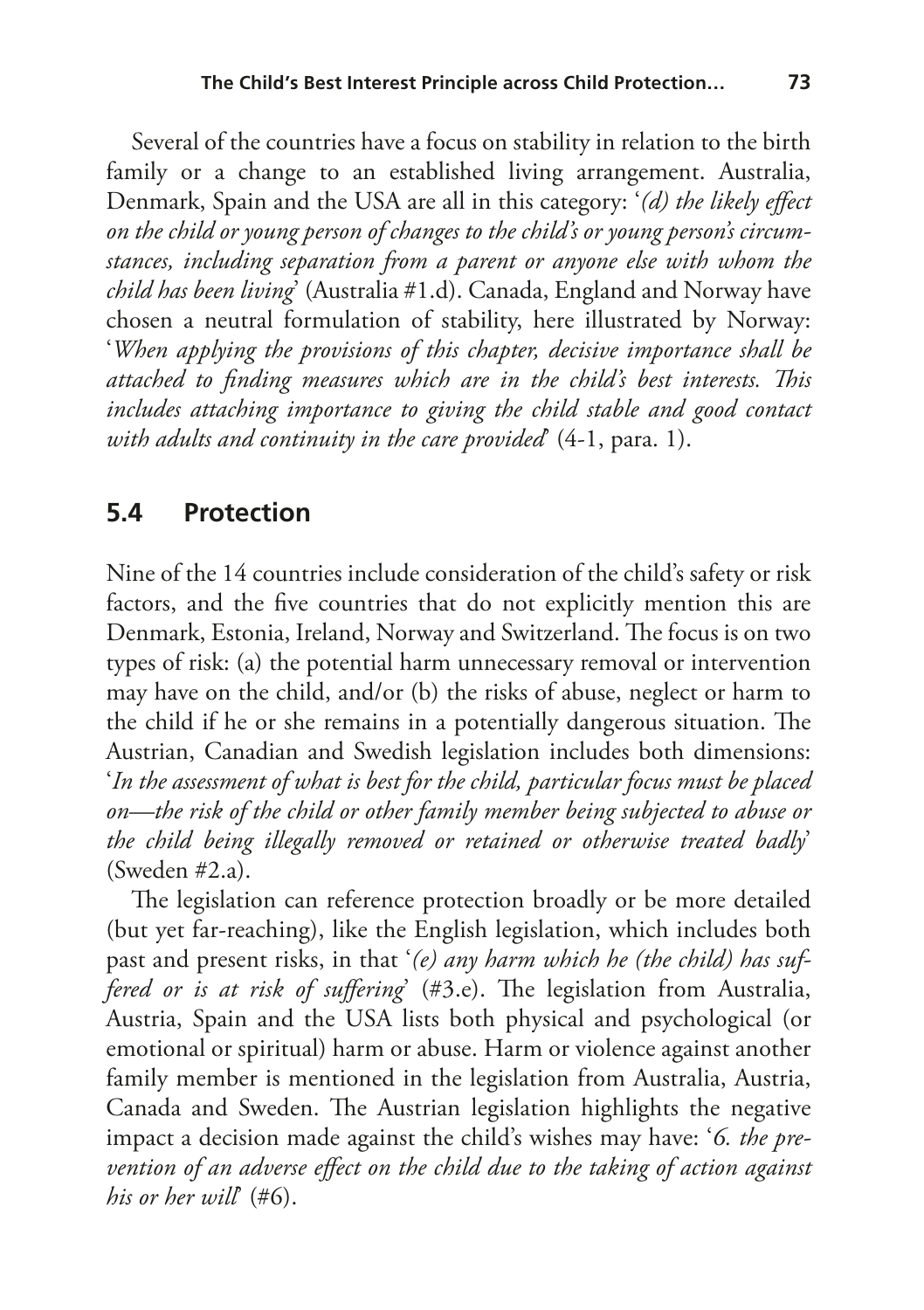#### **5.5 The Child's Relationships**

The legislation in eight of the 14 countries includes various forms of consideration of the child's relationship with a caregiver or other significant others. The legislation in England, Estonia, Finland, Ireland, Switzerland and the USA does not refer to this consideration. This code does not include text that relates to the parent's or caregiver's care of the 'child's needs' intended to conserve 'permanency/stability' for the child. Amongst the eight countries that mention the child's relationships, most emphasize both the relationship to the caregivers or parents and the child's relationship with other family members. This is illustrated by the Canadian legislation, which expresses that the decision-maker shall take into consideration '*6. The child's relationships and emotional ties to a parent, sibling, relative, other member of the child's extended family or member of the child's community*' (#3.6). The legislation also emphasizes the child's place in the family and the importance of a positive relationship with a parent for development. Only the Swedish legislation in this sample defines the relationship with the natural parents: '*the child's need for close and good contact with both parents*' (#2.a).

#### **5.6 The Child's Identity**

Considerations that focus on the child's individuality in terms of cultural inheritance or other aspects important to the child's identity are mentioned in six of the 14 countries: Australia, Austria, Canada, England, Finland and Spain. The legislation that requires that the child's identity, individuality or culture be considered varies in the comprehensiveness and details of the wording/text. The Austrian, Canadian, English and Finnish legislation are brief, for example: '*7) the need to take account of the child's linguistic, cultural and religious background*' (Finland #2.7). By contrast, the Australian and Spanish legislation elaborates: '*d) Preservation of the identity, culture, religion, convictions, sexual orientation and identity of the minor, as well as non-discrimination against same for these reasons or any other conditions, including disability, guaranteeing the harmonious development of their personality*' (Spain #2.d).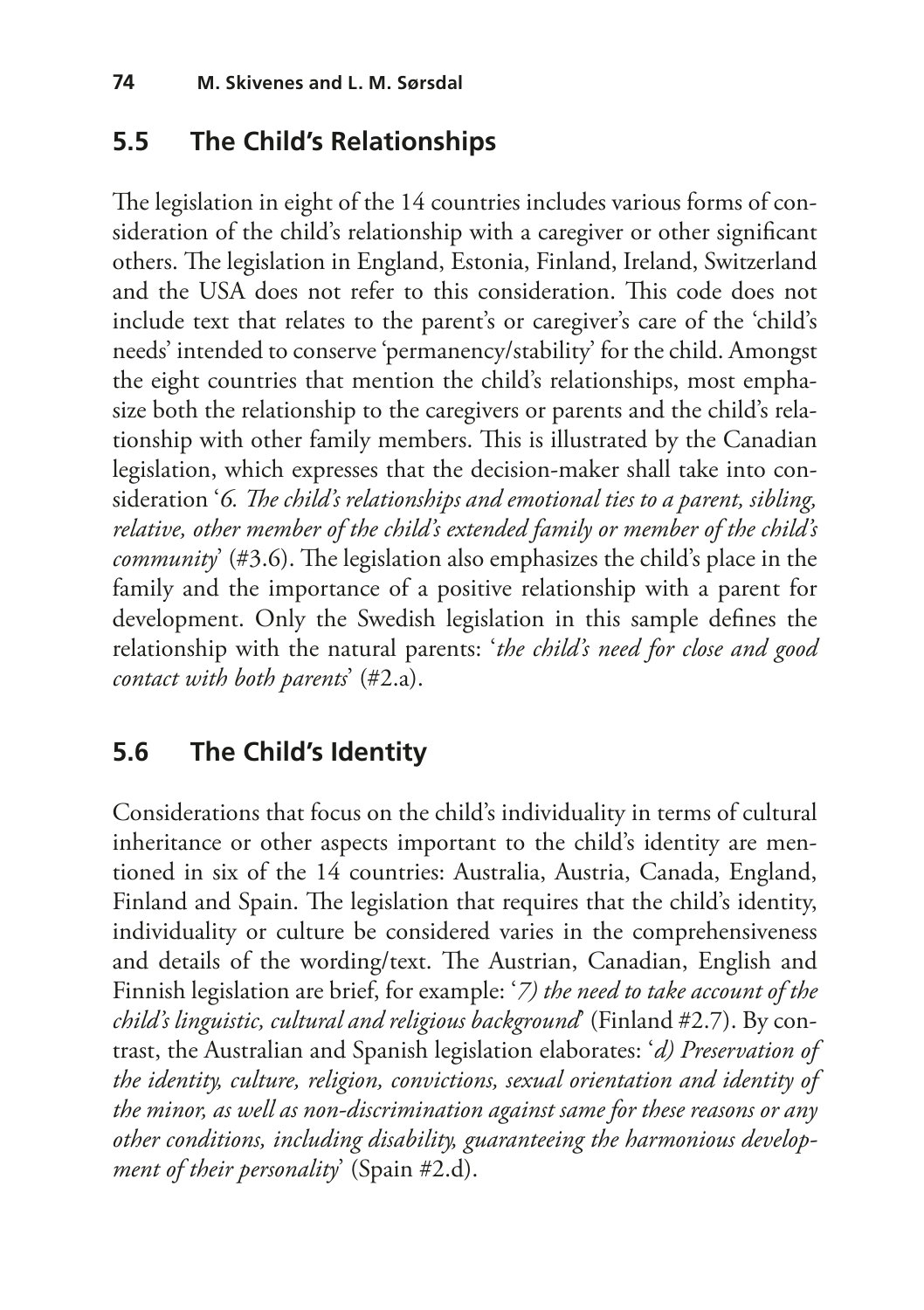The Australian legislation has a specific focus on Aboriginal or Torres Strait Islander children or young people, stating that it is a high priority to protect and promote the child's cultural and spiritual identity. '*[M] aintaining and building the child's or the young person's connections to the family, community and culture*' (#1.g) are also emphasized.

#### **5.7 Parents' Perspective**

Four countries mention the parents' or caregivers' capacity to care for the child, or their opinion about the child—that is, the legislation from Australia, Austria, England and Ireland. English law illustrates this, referring to '*(f) how capable each of his parents, and any other person in relation to whom the court considers the question to be relevant, is of meeting his needs*' (#1.f). The focus is on parents' abilities to meet the child's needs (Australia and England), their acceptance of the child (Austria) and the '*rights and duties of parents*' (Ireland).

#### **5.8 Future**

Three countries—Denmark, Finland and Spain—include considerations of the child's future life or adulthood, as the legislation from Spain illustrates: '*e) Preparation for transition to adulthood and independence, in accordance with their personal capacities and circumstances*' (#3.e).

#### **5.9 Weight and Procedures**

Although the interpretation of the best interest principle varies considerably, all 14 countries specify how factors should be ranked or the best interest principle weighted against other principles or mention a timeline. The role of the principle in relation to other principles and rights is foregrounded by eight countries—England, Estonia, Finland, Ireland, Norway, Sweden and Switzerland—and they include terms such as the best interest being paramount, a primary consideration or a priority. For example, '*the child's welfare shall be the court's paramount consideration*'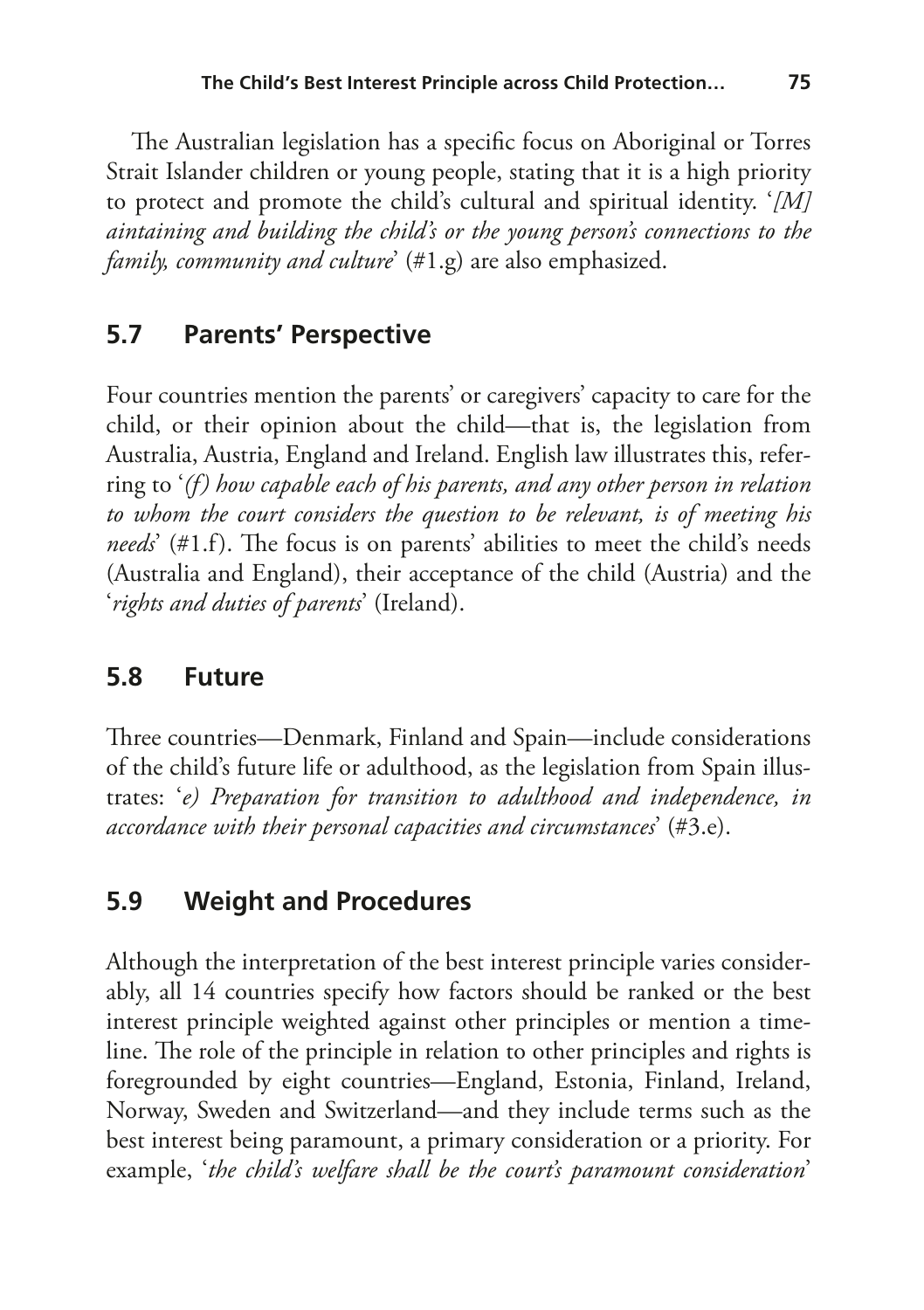(England #1.b). Although many countries include specific material factors to be considered, as we have shown above, seven countries—Australia, Canada, Denmark, Estonia, Germany, Spain and the USA—have an unspecified caveat that '*any other fact or circumstance*' (Australia #2) considered relevant should be included in the decision-making process. Four countries—Australia, Canada, England and Finland—mention the importance of making the decision without delay, for example, in the English act '*any delay in determining the question is likely to prejudice the welfare of the child*' (#2).

#### **5.10 Summary Findings**

In sum, the findings show that there are different understandings between the 14 countries of the principle of the child's best interest, as well as differences in delegation by the government to the professional decisionmaker of authority to exercise discretion. All countries have some reference to weighting, timelines and/or procedural requirements. Regarding the material content of the principle, we identify clear distinctions between the legislative interpretations of the child's best interest principle. It is clear that depending on the specific country, these considerations represent zero to seven material themes that professionals are instructed to consider. Ten of the 14 countries have four or more material themes reflected in the child's best interest principle, whereas the other four have zero to three material themes to consider. The principle's foundation as a right for children is evidently a right that is open to interpretation and degrees of implementation by the ratifying states.

# **6 Discussion**

We learn that from an empirical view, there are eight factors that are important when a child's best interest is determined in child protection situations in these 14 states. This provides us with information about what is perceived to be important for children's upbringing and gives material content to the best interest standard. Some factors are more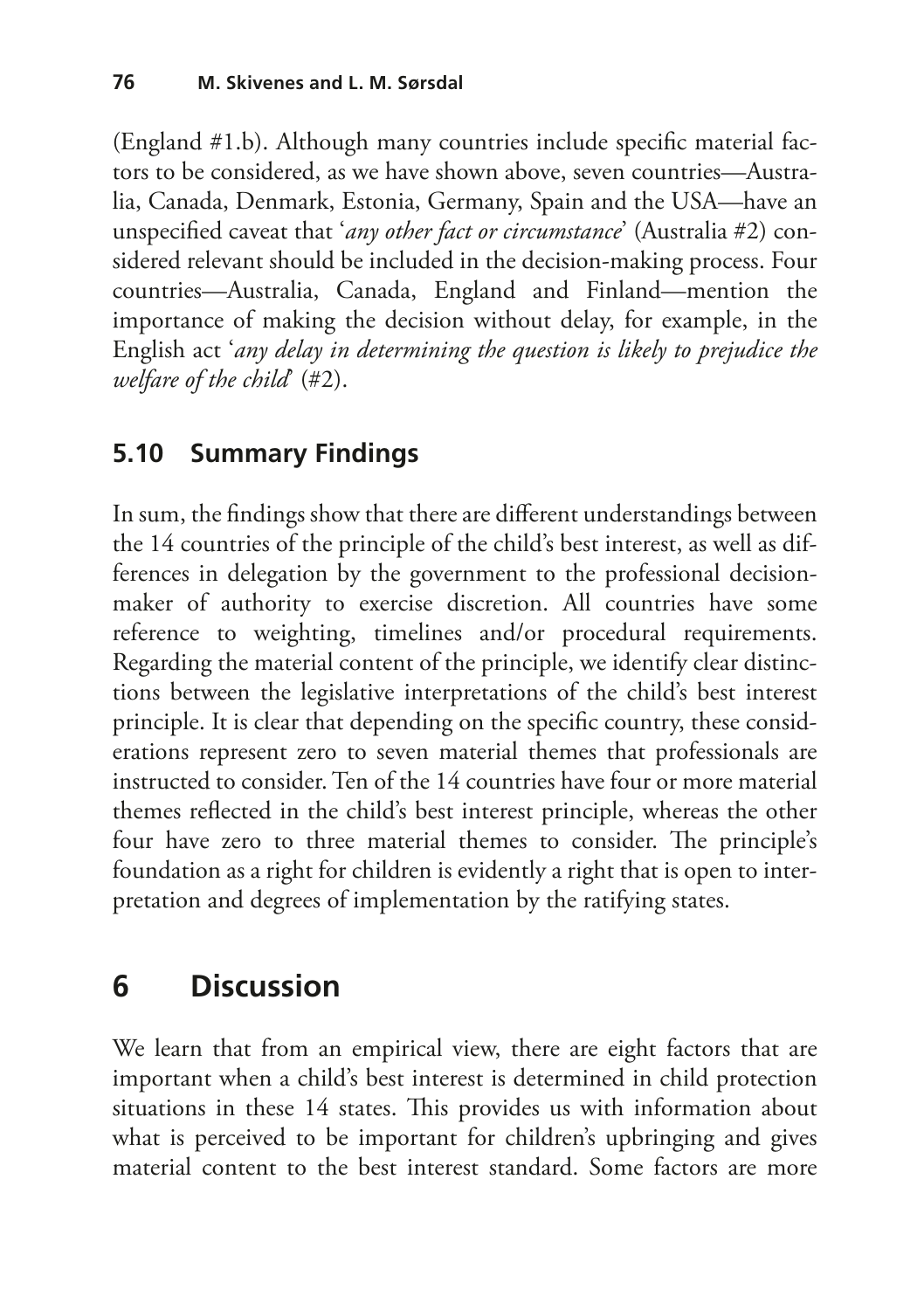important than others: *Child's participation* is regarded as decisive by almost all of the countries (12 of the 14), which indicates that children have a prominent position in child protection legislation and that legislation accords with the fundamental principle of children's participation in the CRC (Art. 12; cf. GC 14 [2013\)](#page-29-1). There is also a large amount of the national legislation (in 10 of the 14 countries) that raises the issue of the *child's needs* as an important consideration. This is a basic premise for a healthy upbringing, and in child protection cases this is likely to have been a neglected factor in the lives of the concerned children. *Permanency* is also high on the list, and denotes the importance of continuity and the sense of belonging for a child. *Protection* of children from harm and neglect and providing them with a safe living environment are included by many of the countries (nine of the 14). Preservation of a *child's relationship*, be it to carers, parents or others in a wider sense, is included by eight of the 14 countries. These five factors centre around the child and his or her viewpoints, relationships, permanency, needs and risks. The remaining three considerations are included by fewer than half of the countries and can be regarded as factors that do not have the same relative importance: *child's identity* (six of 14); natural *parents' perspective* (four of 14) and the *future of the child* (three of 14).

Compared with GC 14, which refers to seven elements that should be considered, we find a strong overlap of four elements: (a) the child's views; (b) preservation of the family environment and maintaining relations; (c) care, protection and safety of the child, and (d) situation of vulnerability. However, it is interesting to note what is *not* overlapping. Only a few countries mention: (e) the child's identity; (f) the child's right to health and (g) the child's right to education. Most of the strong multicultural countries (in terms, e.g., of population constellation, indigenous people), such as Australia, Canada, England and Spain, have included the child's identity as a factor. However, neither Germany nor the USA mentions this factor, though both are multicultural countries that have received a large influx of migrants. The lack of focus in the legislation on education and health is surprising, as it is well established that these areas are extremely important for children's future adulthood, and to gain employment and independence from the state. Related to this is the curious lack of attention to the future well-being of the child, when the best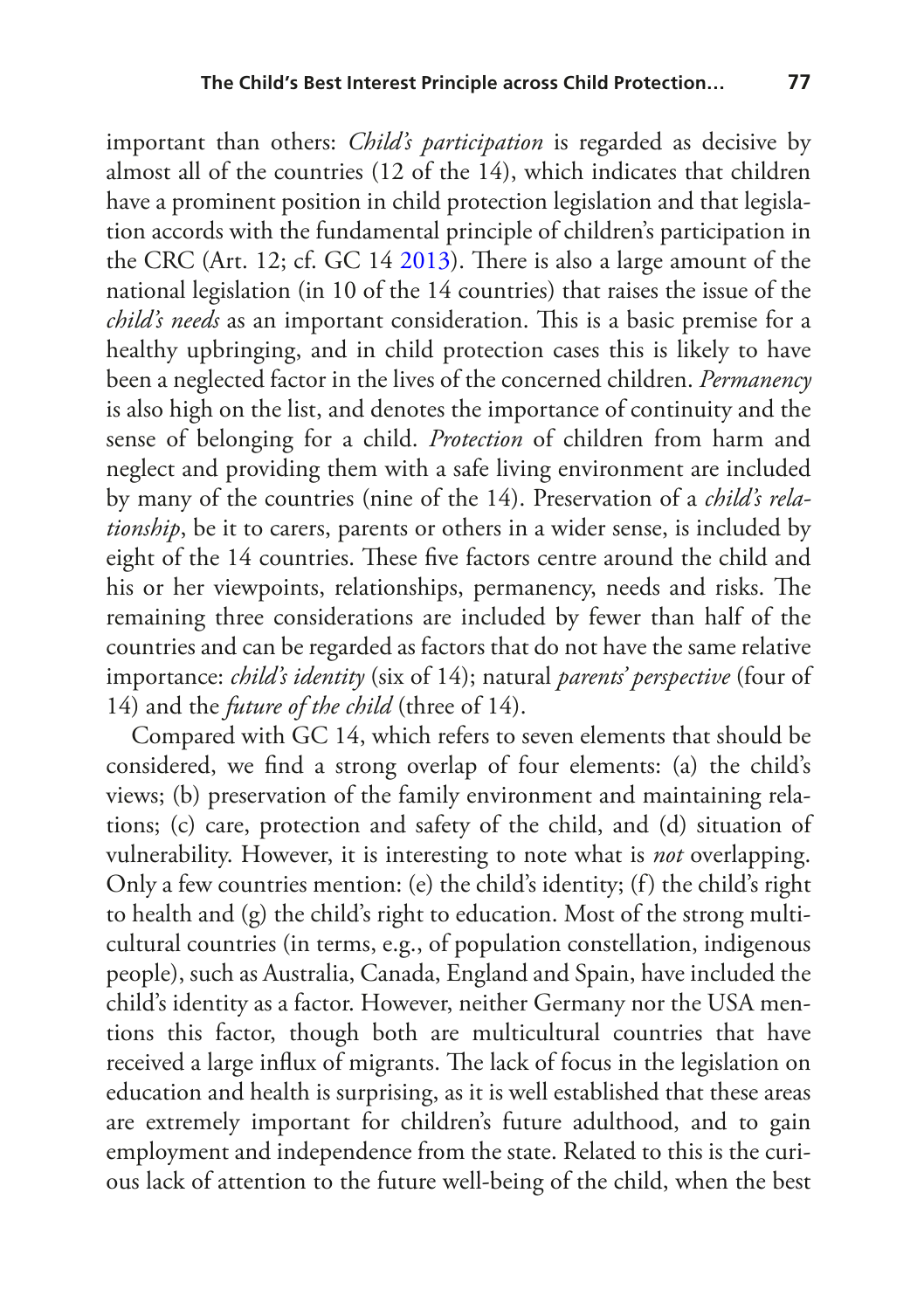interest of a child should be considered. Only three of the 14 countries in our sample mention this. The CRC committee does not include this element at all. We would expect the future of the child to be an important consideration for professional decision-makers with regard to measures such as a care order application. Furthermore, there is solid research from Adverse Childhood Experiences<sup>10</sup> studies on the negative consequences of neglect and abuse, and it makes sense for professional decision-makers to ensure that a child in need of protection can achieve a good adult life, as the Danish do.

We cannot identify a pattern between type of child protection system and understanding of the principle, nor between countries' ranking on indexes and the understanding of the principle nor in the form of an overlapping with the CRC committee's recommendations. This may be due to the countries involved, or it may be that the child protection 'typology' and index ranking are too broad and lack sufficient nuances.

All countries mention weighting of the material factors, time limits or relationships between rights or principles. An interesting point here is how the legislation draws upon a broader set of considerations if deemed necessary, just as the CRC committee recommends (cf. GC No. 14). The question of how much weight the decision-maker should attach to the child's best interest is also a way of regulating discretion. CRC Article 3 states that the best interest of the child shall be a primary consideration. A primary consideration does not have an 'absolute priority' over other considerations. 'Primary' means 'first', in that it should be a 'first consideration', but it does not necessarily determine the course of action (Freeman [2007\)](#page-26-5).

## **7 Strong and Weak Discretion**

Through legislation, governments set standards for decision-makers about interpreting and applying the best interest principle. A distinction between weak and strong discretion can be drawn, and in the material of the 14 countries, there are six where legislation provides decision-makers with *strong discretion*, including Estonia, Ireland, Norway and Switzerland. Strong discretion is evident, as in these countries. The legislators have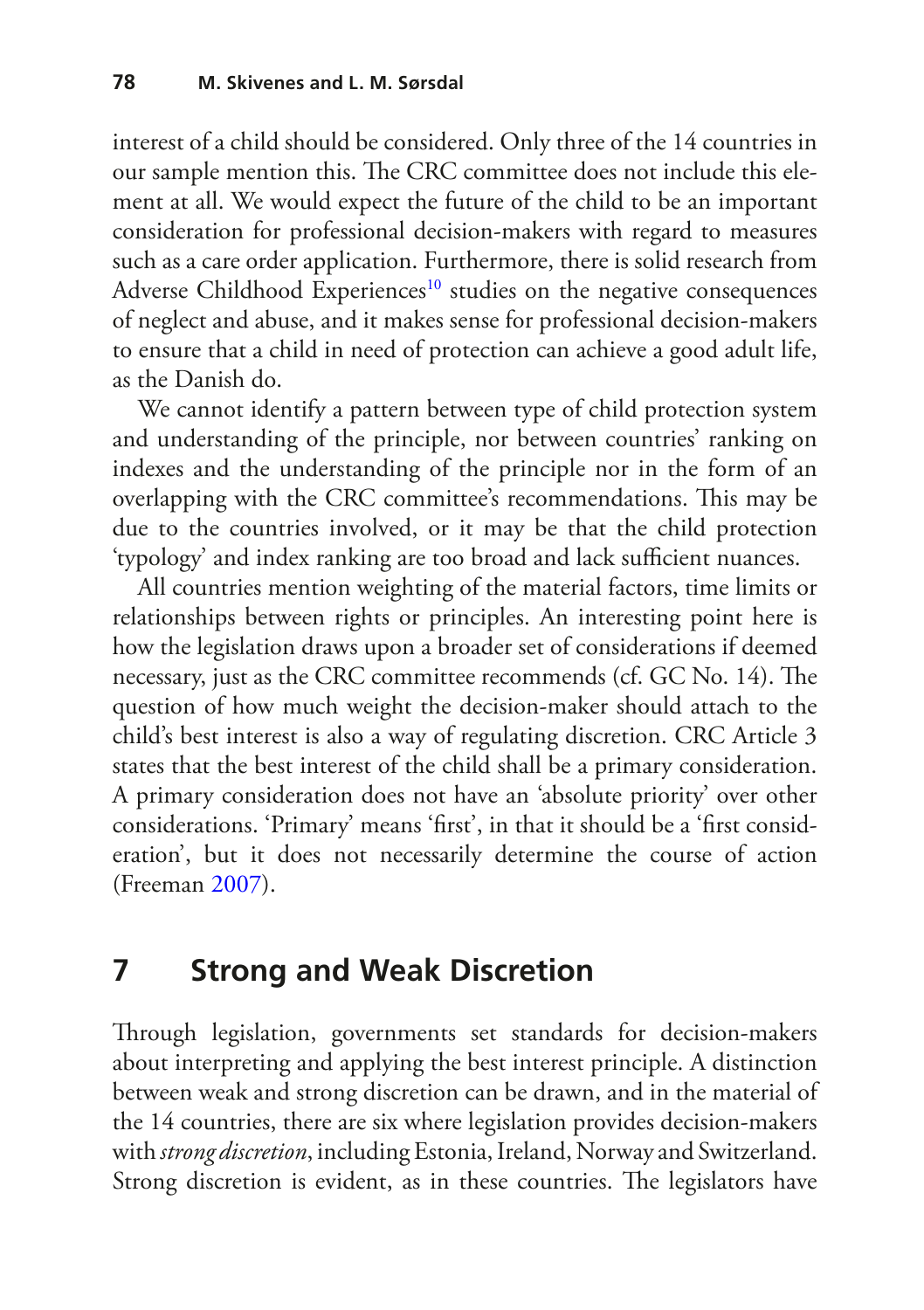only set a few requirements on the considerations that decision-makers must take into account when making the child's best interest decisions in child protection. At the opposite extreme is national legislation that provides decision-makers with weak discretion; the remaining eight countries are in this category. Here, a range of considerations are provided that the decision-makers should consider. For example, the Australian, English and Finnish legislation list seven considerations.

The category of strong discretion includes legislation or guidelines with few instructions concerning what professional decision-makers should consider (cf. Table [4.5](#page-21-0) below). Of the four countries that we categorize as having strong discretion—Norway, Ireland, Estonia and Switzerland—the Swiss legislation is by far the most general, and professional decision-makers are vested with strong discretion: '*With all state action that affects children and young people, their welfare is to be given priority*.' Evident in this analysis is the complete lack of instructions to decision-makers on interpreting the best interest principle. This makes the decision-making situations vulnerable to contingency and personal perceptions and indicates a lack of standards to hold decision-makers accountable. We could have seen a procedural approach, evident in the Spanish and Estonian legislation, in which the decision-makers must collect all relevant information and hear all involved parties to ensure reasoned deliberation: *'3) assessing all the relevant circumstances in aggregate, to form a reasoned opinion concerning the best interests of the child with regard to the planned decision*' (Estonia #3). The Estonian legislation also displays a strong child-centrism by requiring that the situation and the person of the child are considered, and any decision that is contrary to the child's wishes must be explicitly justified. This child-centrism in the Estonian legislation may be explained by its recent enactment ([2016\)](#page-26-11), which is part of a trend of increasing child-centrism throughout Western countries (Gilbert et al. [2011](#page-27-0); Skivenes and Søvig [2016](#page-27-6)).

The category of weak discretion is included in legislation in 10 of the 14 countries, and this category is characterized by substantial instructions for the decision-makers in the form of four or more instructions (cf. Table [4.6](#page-22-0)). The Australian legislation illustrates how the delegation of weak discretion takes form in practice: '*What is in the best interest of the child or young person? (1) For the care and protection chapters, in deciding*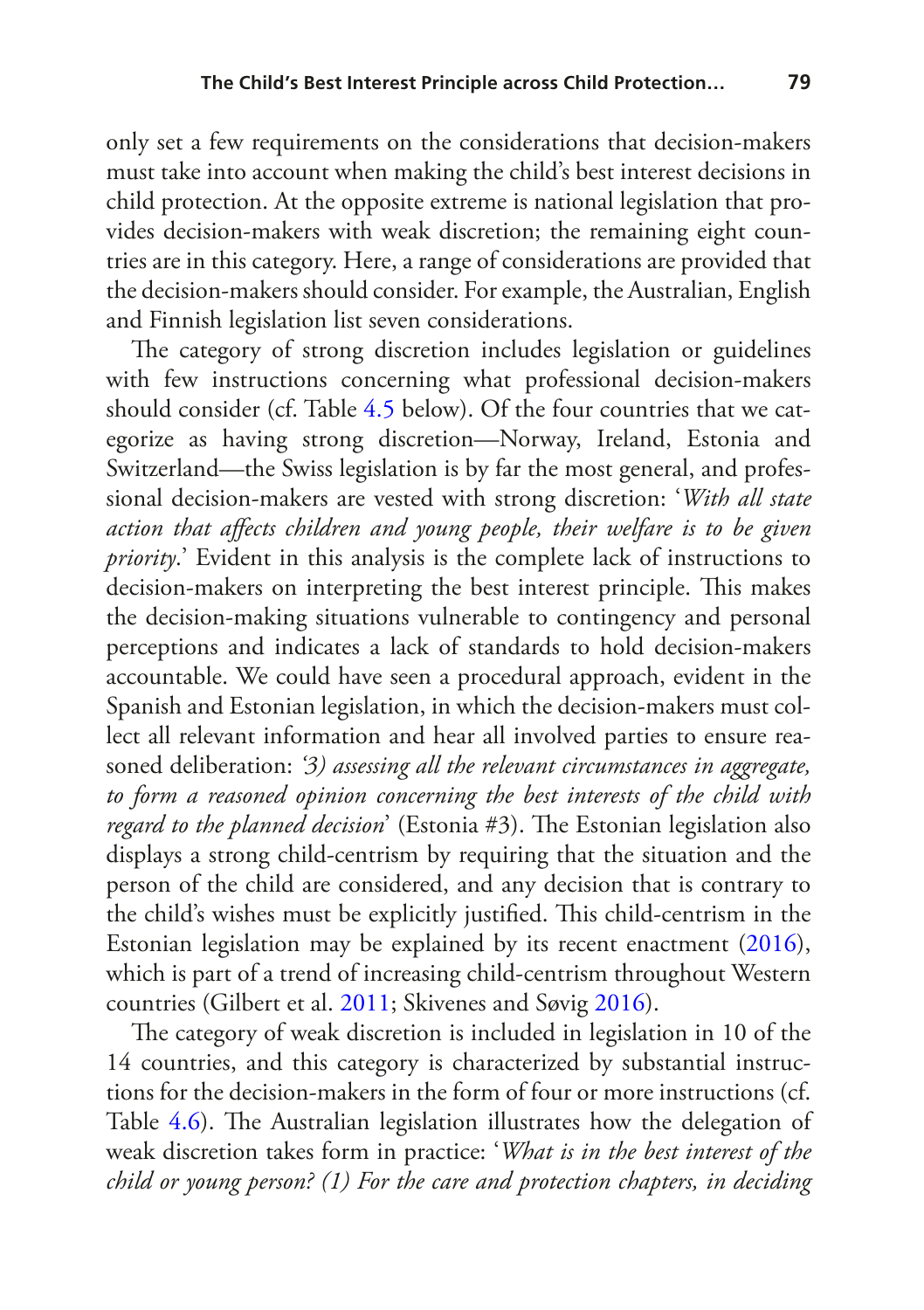|             | Table 4.5 Strong discretion and material content                            |         |  |         |                  |         |
|-------------|-----------------------------------------------------------------------------|---------|--|---------|------------------|---------|
|             | Child's                                                                     | Child's |  | Child's | Child's Parent's | Child's |
| Country     | participation needs Permanency Protection relationship identity perspective |         |  |         |                  | future  |
| Norway      |                                                                             |         |  |         |                  |         |
| reland      |                                                                             |         |  |         |                  |         |
| Estonia     |                                                                             |         |  |         |                  |         |
| Switzerland |                                                                             |         |  |         |                  |         |
|             |                                                                             |         |  |         |                  |         |

<span id="page-21-0"></span>

| i            |               |   |
|--------------|---------------|---|
|              |               |   |
|              |               |   |
| å            |               |   |
|              |               |   |
|              |               |   |
|              |               |   |
|              |               |   |
| $\mathbf{r}$ | $\frac{3}{2}$ |   |
| こうしょう        |               |   |
|              |               |   |
|              |               |   |
|              |               |   |
|              |               |   |
|              |               |   |
|              |               |   |
| t            |               |   |
| ă            |               |   |
|              |               |   |
|              |               |   |
| Ś            |               |   |
|              |               |   |
|              | !             |   |
| į            |               |   |
| ł<br>Ï       |               |   |
|              |               |   |
|              |               |   |
| š            |               |   |
|              | )<br>5<br>5   |   |
|              |               |   |
|              |               |   |
| Č            |               | ١ |
|              |               |   |
| å            |               |   |
|              | $\frac{1}{2}$ |   |
|              |               |   |
|              |               |   |
| í            |               |   |
|              |               |   |
| ı            |               |   |
|              |               |   |
|              | !             |   |
|              |               |   |
|              |               |   |
|              |               |   |
|              |               |   |
|              |               |   |
| ı            |               |   |
|              |               |   |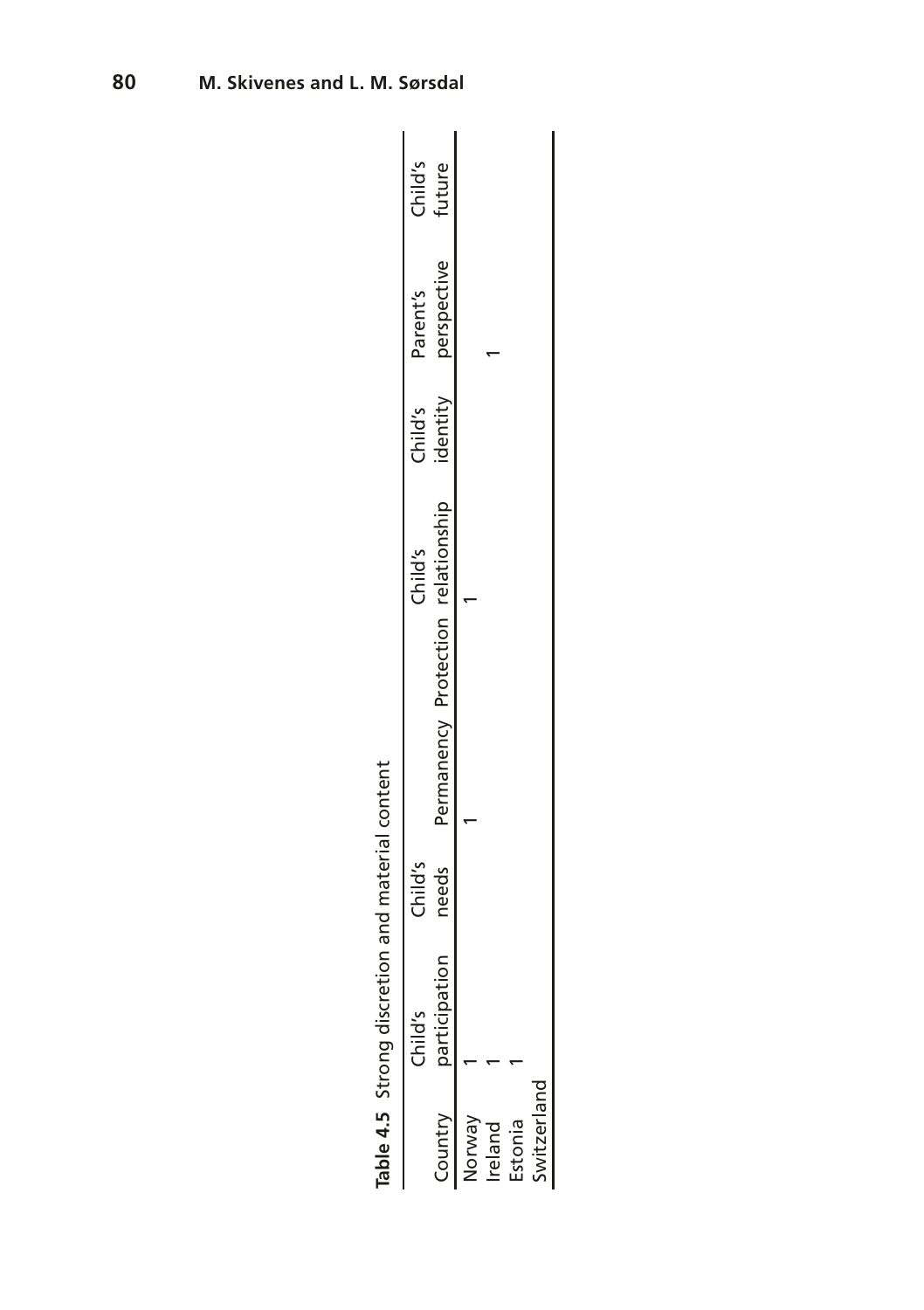<span id="page-22-0"></span>

| ້<br>-<br>}<br>=                                 |  |
|--------------------------------------------------|--|
|                                                  |  |
| )<br>)<br>)<br>)<br>)<br>)<br>)<br><br>;         |  |
|                                                  |  |
| <b>こころにころとすこう キュムキュンティア こころの一 2 こっとくこよりとりてこう</b> |  |
| うり<br>able 4.6                                   |  |

|           | Table 4.6 Considerations in legislation that authorizes weak discretion                              |         |  |         |         |          |                |
|-----------|------------------------------------------------------------------------------------------------------|---------|--|---------|---------|----------|----------------|
|           | Child's                                                                                              | Child's |  | Child's | Child's | Parent's | Child's Number |
|           | Country participation needs Permanency-Protection-relationship identity perspective future offactors |         |  |         |         |          |                |
| Australia |                                                                                                      |         |  |         |         |          |                |
| Austria   |                                                                                                      |         |  |         |         |          |                |
| Spain     |                                                                                                      |         |  |         |         |          |                |
| Canada    |                                                                                                      |         |  |         |         |          |                |
| England   |                                                                                                      |         |  |         |         |          |                |
| Denmark   |                                                                                                      |         |  |         |         |          |                |
| Finland   |                                                                                                      |         |  |         |         |          |                |
| Germany   |                                                                                                      |         |  |         |         |          |                |
| Sweden    |                                                                                                      |         |  |         |         |          |                |
| USA       |                                                                                                      |         |  |         |         |          |                |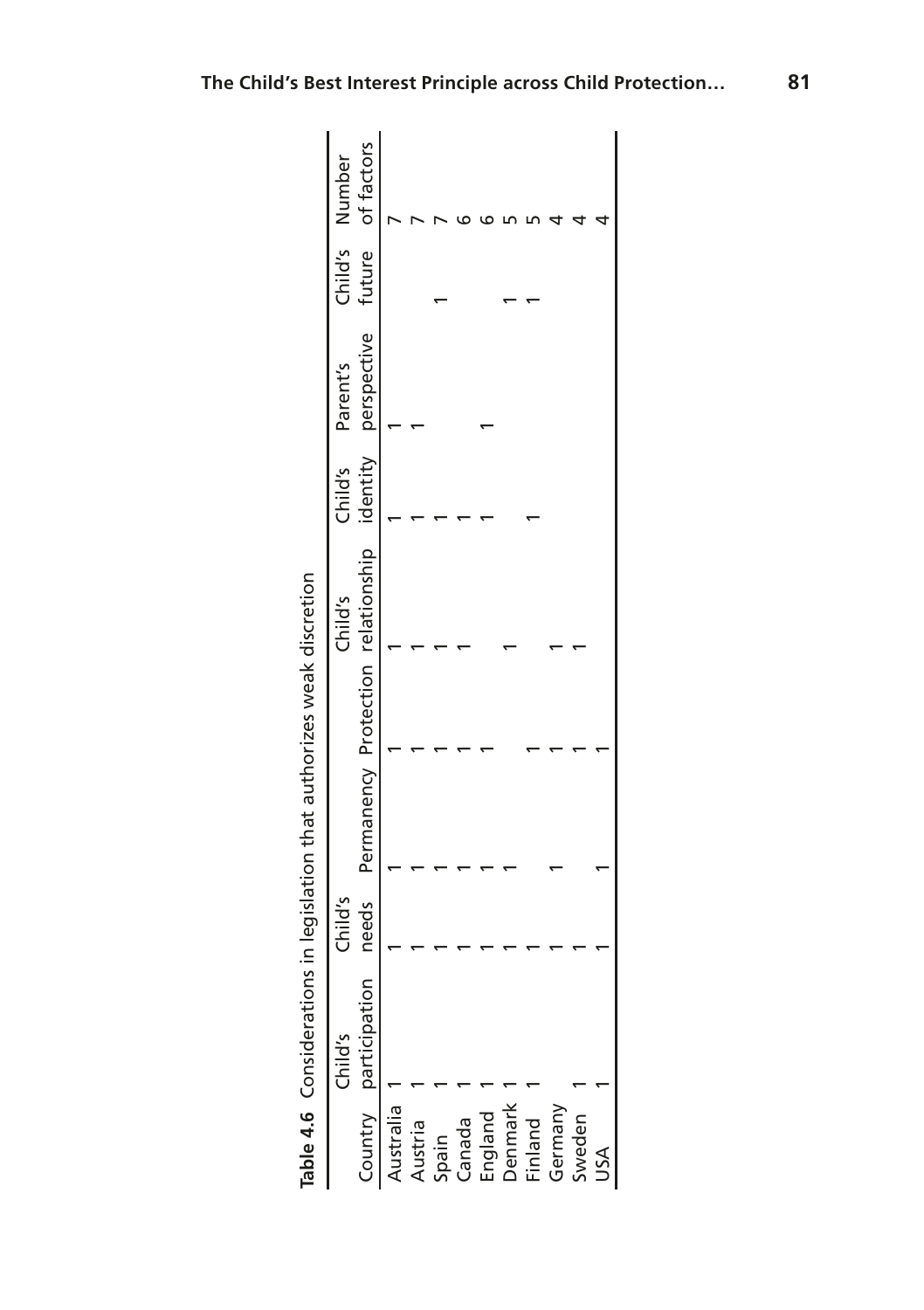*what is in the best interests of a child or young person, a decision-maker must consider each of the following matters that are relevant to the child or young person*:...' (#349, 1). This instruction is followed by a list of 11 separate considerations for a decision-maker. Australia, Austria and Spain authorize the weakest discretion, with Germany, Sweden and the USA at the other end of the weak discretion continuum. However, even for the countries that provide the weakest discretion, there are openings for considering additional elements that the situation and the decision-maker see fit, or the possibility to deviate from the considerations. Surely, it is sensible to have flexibility in these complex and sensitive cases and to let decision-makers use their professional competency to assess the situation and the specific child involved in the decision-making. However, as evident in the procedural approach in the Estonian legislation, it makes sense to recommend that whenever a consideration is deemed unnecessary, this should be explicitly explained.

## **8 Concluding Remarks**

Although in this analysis, we have made bold statements about how 'countries' think about the child's best interest principle, we are also aware that child protection systems in most high-income countries are based on the same basic principles, including that the family/parents have the primary responsibility for their children, and the least intrusive principle, that removals should be temporary and that the welfare/best interest of the child should be considered (Burns et al. [2017](#page-26-1)). Nevertheless, the organization of systems and the removal proceedings differ between jurisdictions (Burns et al. [2017](#page-26-1)). Our analysis of national child protection legislation of the child's best interest principle shows distinct differences between countries in the interpretation of the principle of best interest. This indicates that what is deemed important for children across child protection systems differs, possibly because of cultural views. What is clearly evident is that the recommendations of the CRC committee are only partially included in child protection legislation that we have analysed; this may be attributable to the committee report only being published in 2013. Nevertheless, it is interesting that the overlap between the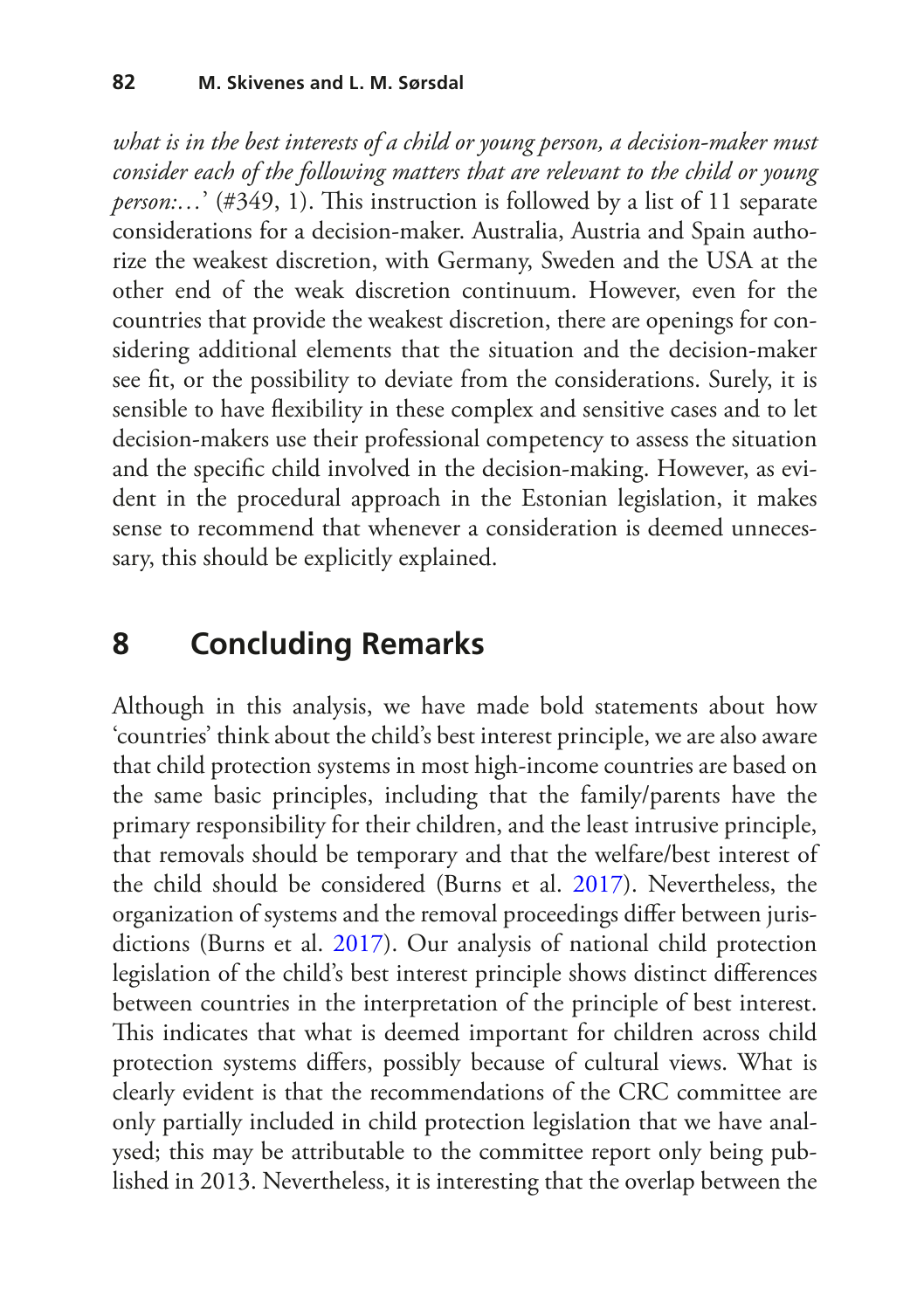committee's recommendations and the countries' legislation is not more extensive as one should expect that standards for children's needs across countries would have included some of the same topics.

We should ask whether the indeterminacy and the ambiguity of the best interest principle demands that each individual be considered on his or her own terms, and that there should not be any material content guiding the decision because it can only be made in regard to the unique child it concerns. Following this line of reasoning, the very simple principle formulated in the Swiss child protection legislation may be consistent with this norm. However, this raises the fundamental problem with the exercise of discretion to which decision-makers are not bound by any standards, as Dworkin ([1967\)](#page-26-0) already had discussed. We believe that the emphasis on indeterminacy has led to an exaggerated belief in the differences between individuals at the expense of their commonalities. The established knowledge about common needs for people to lead a good life is valid for all children. Shapiro [\(1999](#page-27-8)) labels this basic need 'factbased' and suggests that these should be distinguished from best interests (value-based considerations).

A striking finding is the variations in discretionary authority that are displayed. It is a broad continuum that extends from Switzerland at one end with strong discretion, and Australia at the other with weak discretion. An example of the force of clear instructions for professionals is shown in a study of child protection workers in England, California (USA) and Norway on the use of adoption as a child protection measure (Skivenes and Tefre [2012](#page-27-12)). Only Norway has given professionals strong discretionary authority over this matter. Presented with the same case, close to all staff in England and California (USA) recommended adoption for the child, whereas six out of ten of the Norwegians did the same. The empirical studies that should be pursued are whether and how the various prerogatives of professional decision-makers are exercised. We anticipate that in countries with weak discretion, there will be more similarities between decision-makers on important assessments such as care orders.

The implementation of children's rights across states still have a long way to go, and we are only witnessing an emerging child-centrism placing children on an equal footing to adults in modern societies. Providing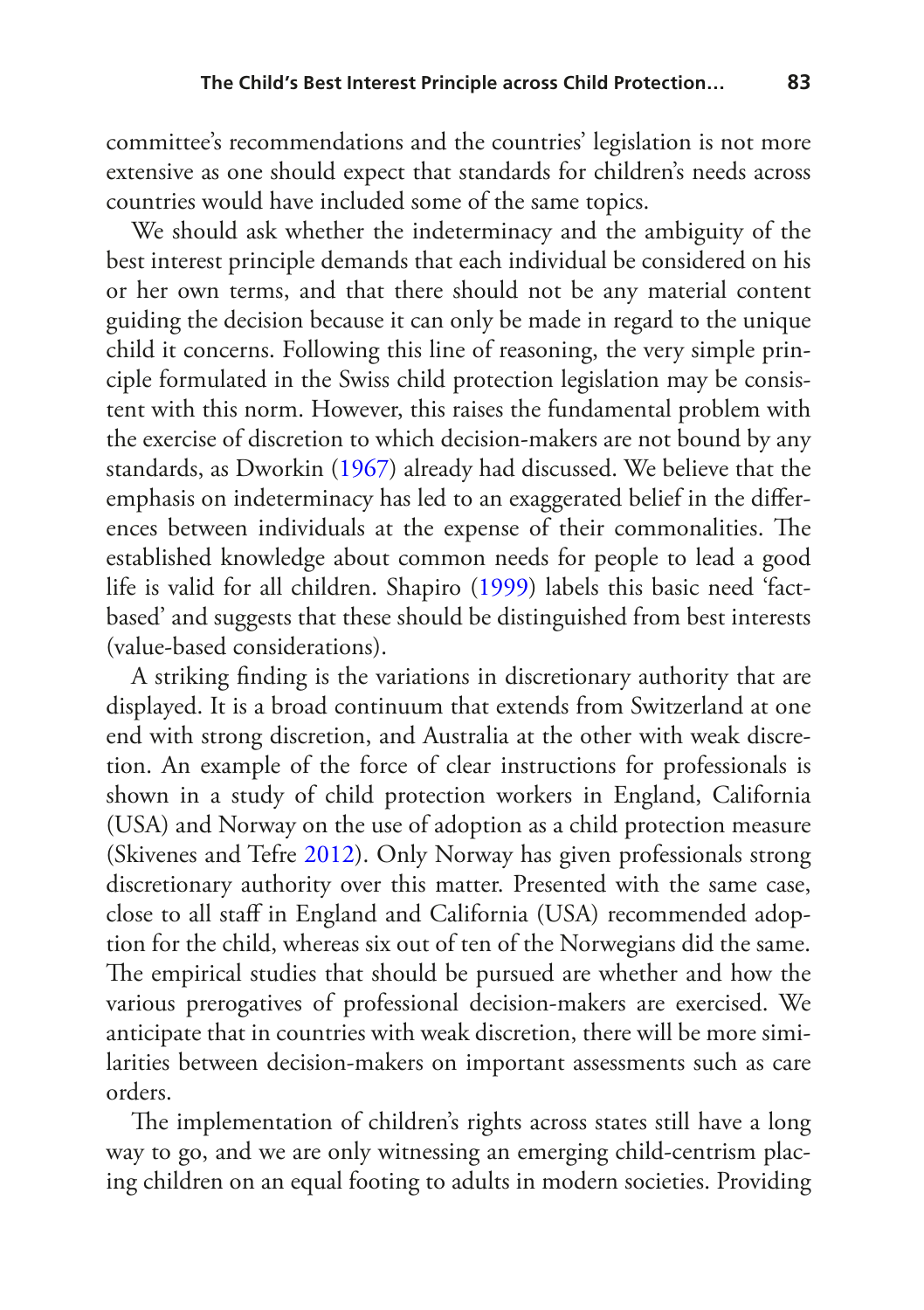instruction on the fact-based elements of the principle is in our opinion an important way to enhance children's position across societies, independent of ethical-cultural values and norms.

## **Notes**

- <span id="page-25-0"></span>1. All states in the world, except the USA, have ratified the CRC as of 16 May 2017.
- <span id="page-25-1"></span>2. Cf. the recommendation by the CRC committee on the interpretation of the material content of the best interest principle (GC No. 14, 2013).
- <span id="page-25-2"></span>3. Although the USA has not ratified the CRC, we include it as several states use the principles from the CRC and the best interest principle in child protection, Gateway, C. W. I. 2016. *State statutes: Determining the best interests of the child* [online]. Available at: [https://www.childwelfare.](https://www.childwelfare.gov/topics/systemwide/laws-policies/statutes/best-interest) [gov/topics/systemwide/laws-policies/statutes/best-interest/](https://www.childwelfare.gov/topics/systemwide/laws-policies/statutes/best-interest) (accessed 3 June 2016).
- <span id="page-25-3"></span>4. The Court is not without regulations, as only legal scholars can be judges, and decisions are made in accordance with legal methods and follow legal precedents.
- <span id="page-25-4"></span>5. For practical reasons, we use the country name in the text, even though for several countries, we only analyse the legislation of one state/canton/ province/territory.
- <span id="page-25-5"></span>6. We are very grateful for the expert knowledge, guidance and help received from: Morag McArthur (Australia), Katrin Kriz and Marianne Roth (Austria), Chris Walmsley and Nicholas Bala (Canada), Anemone Skårhøj (Denmark), Jonathan Dickens (England), Judit Strömpl (Estonia), Tarja Pösö (Finland), Monika Haug (Germany), Roberta Teresa Di Rosa (Italy), Kenneth Burns (Ireland), Gustav Svensson (Sweden), Stefan Schnurr (Switzerland) and Katrin Kriz (MA, USA).
- <span id="page-25-6"></span>7. It would have defeated the purpose of the comparison between countries to include, for example, child protection legislation for the entire USA.
- <span id="page-25-7"></span>8. An online appendix of all the laws included in the analysis is available on the project website: [http://www.uib.no/sites/w3.uib.no/files/attach](http://www.uib.no/sites/w3.uib.no/files/attachments/appendix_to_the_best_interests_of_the_child_in_child_protection.pdf)[ments/appendix\\_to\\_the\\_best\\_interests\\_of\\_the\\_child\\_in\\_child\\_protec](http://www.uib.no/sites/w3.uib.no/files/attachments/appendix_to_the_best_interests_of_the_child_in_child_protection.pdf)[tion.pdf](http://www.uib.no/sites/w3.uib.no/files/attachments/appendix_to_the_best_interests_of_the_child_in_child_protection.pdf). For the sake of simplicity, we reference only the country and the paragraph in the chapter.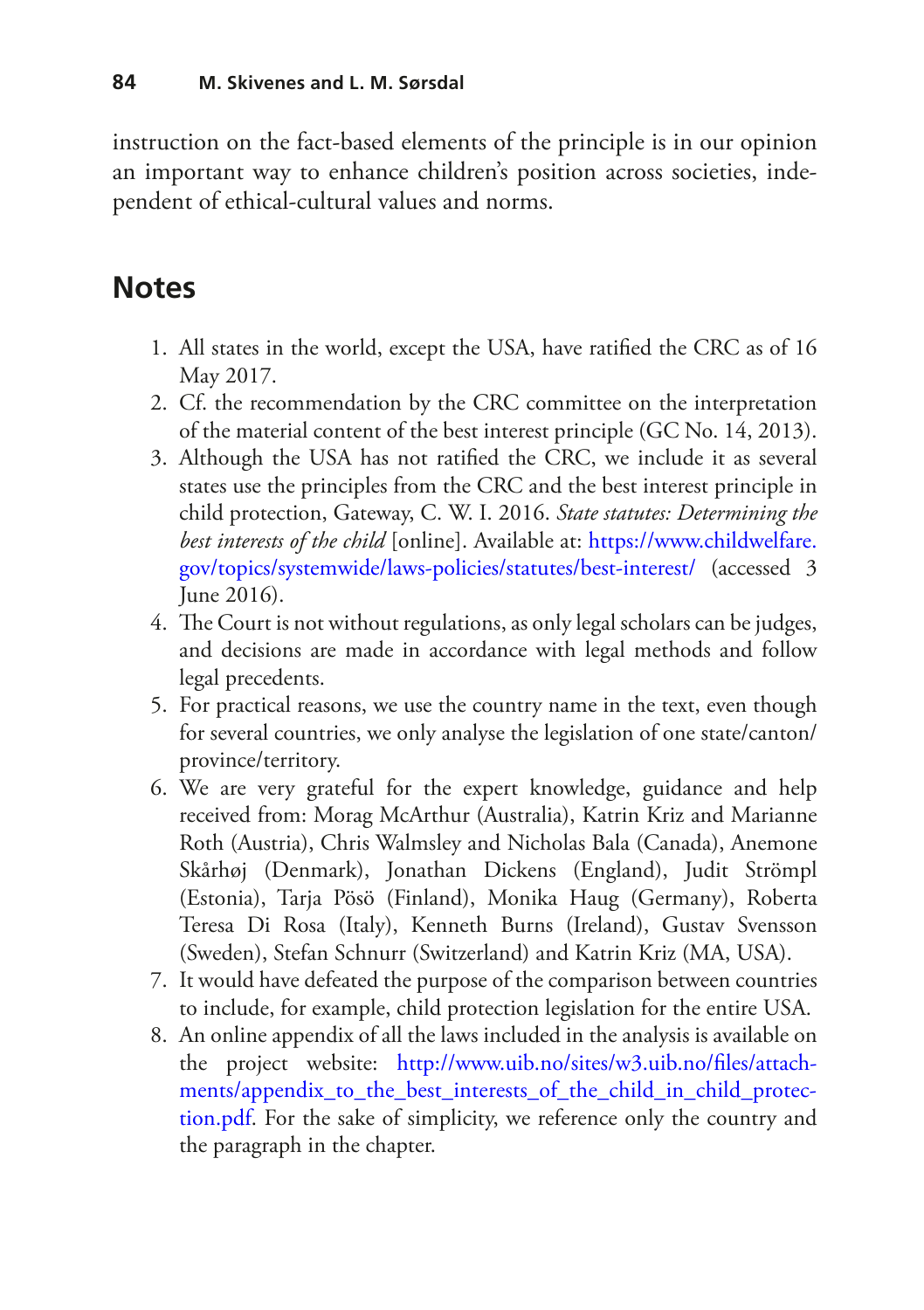- <span id="page-26-9"></span>9. Even in official translations, the wording of the principle may be different from that in the native tongue. For example, the expert from Estonia noted that the official English translation used the term 'best interest of the child', but the Estonian version uses the phrase 'child's interest'. The expert from Switzerland pointed out that the German word '*Kindeswohl*' entails more than the English translation of 'well-being of the child', although '*Kindeswohl*' might be understood as equivalent to the best interest of the child.
- <span id="page-26-10"></span>10. [https://en.wikipedia.org/wiki/Adverse\\_Childhood\\_Experiences\\_Study.](https://en.wikipedia.org/wiki/Adverse_Childhood_Experiences_Study)

## **References**

- <span id="page-26-8"></span>Adamson, P. (2013). Child well-being in rich countries: A comparative overview (Innocenti report card no. 11). Florence: UNICEF Office of Research, Florence.
- <span id="page-26-6"></span>Archard, D., & Skivenes, M. (2009). Balancing a child's best interests and a child's views. *The International Journal of Childen's Rights, 17*(1), 1–21.
- <span id="page-26-2"></span>Breen, C. (2002). *The standard of the best interests of the child: A western tradition in international and comparative law* (Vol. 72). The Hague: Kluwer.
- <span id="page-26-1"></span>Burns, K., Pösö, T. & Skivenes, M. (2017). Child welfare removals by the state: A cross-country analysis of decision-making systems. New York: Oxford University Press.
- <span id="page-26-11"></span>Child Welfare Information Gateway (2016). State statutes: Determining the best interests of the child [online]. Available: [https://www.childwelfare.gov/](https://www.childwelfare.gov/topics/systemwide/laws-policies/statutes/best-interest/) [topics/systemwide/laws-policies/statutes/best-interest/](https://www.childwelfare.gov/topics/systemwide/laws-policies/statutes/best-interest/). Accessed 3 June 2016.
- <span id="page-26-0"></span>Dworkin, R. M. (1967). The model of rules. *The University of Chicago Law Review, 35*(1), 14–46.
- <span id="page-26-3"></span>Elster, J. (1989). *Solomonic judgements: Studies in the limitations of rationality*. Cambridge: Cambridge University Press.
- <span id="page-26-4"></span>Freeman, M. (2005). Children's health and children's rights: An introduction. *The International Journal of Children's Rights, 13*(1–2), 1–10.
- <span id="page-26-5"></span>Freeman, M. (2007). Why it remains important to take children's rights seriously. *The International Journal of Children's Rights, 15*(1), 5–23.
- <span id="page-26-7"></span>Gilbert, N. (1997). *Combating child abuse: Comparative perspectives on reporting systems and placement trends*. New York: Oxford University Press.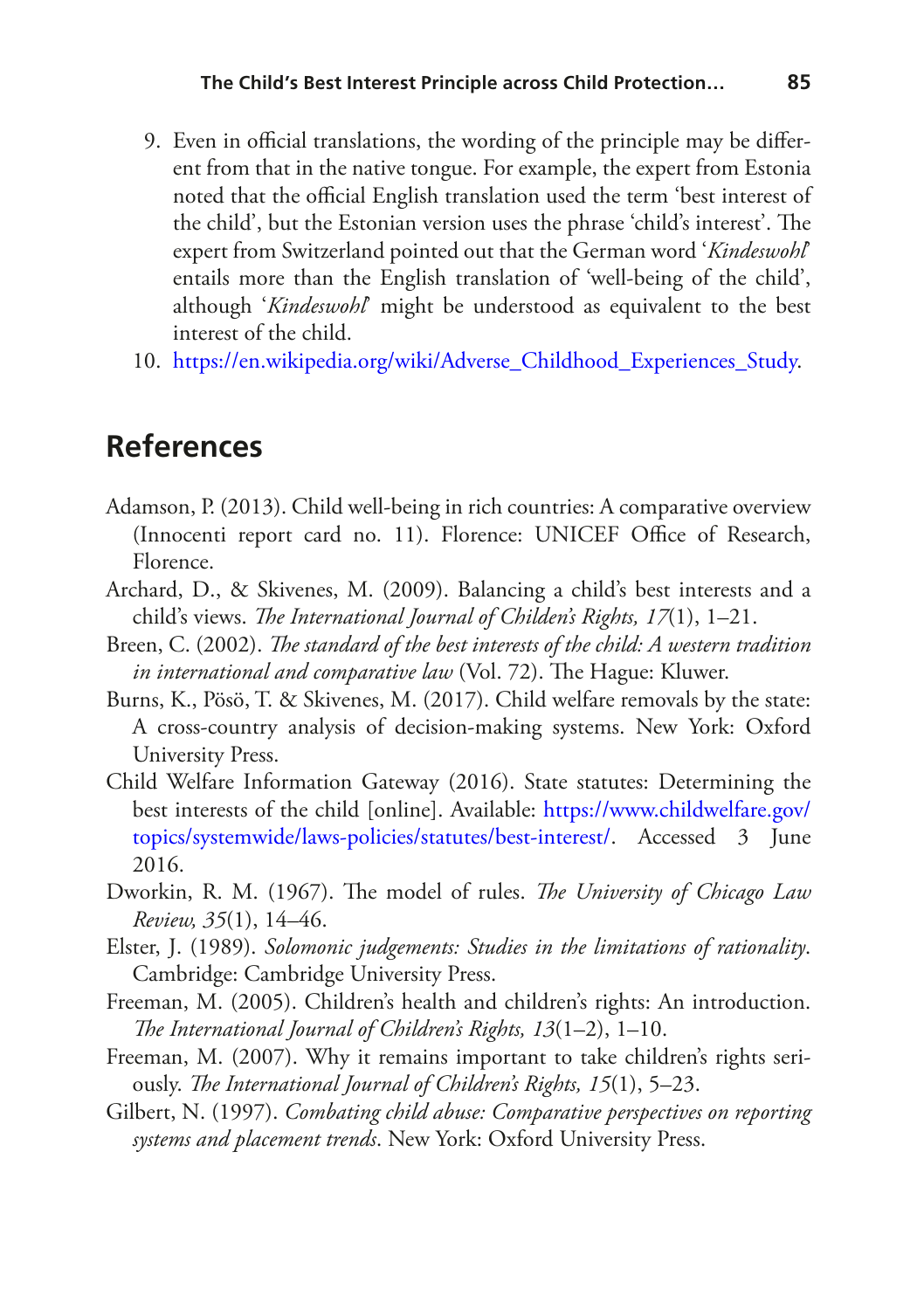- <span id="page-27-0"></span>Gilbert, N., Parton, N., & Skivenes, M. (2011). *Child protection systems: International trends and orientations*. New York: Oxford University Press.
- <span id="page-27-9"></span>Hetherington, R., Cooper, A., Smith, P., & Wilford, G. (1997). *Protecting children: Message from Europe*. Dorset: Russell House Publishing Ltd.
- <span id="page-27-3"></span>Mnookin, R. H., & Szwed, E. (1983). The best interest syndrome as the allocation of power in child care. In H. Geach & E. Szwed (Eds.), *Providing civil justice for the child* (pp. 7–20). London: Edward Arnold.
- <span id="page-27-7"></span>Rawls, J. (1971). *A theory of justice*. Cambridge, MA: The Belknap Press of Harvard University Press.
- <span id="page-27-4"></span>Rothstein, B. (1998). *Just institutions matter: The moral and political logic of the universal welfare state*. Cambridge: Cambridge University Press.
- <span id="page-27-5"></span>Schneider, V. (1992). The structure of policy network. *European Journal of Political Research, 21*(1–2), 109–129.
- <span id="page-27-8"></span>Shapiro, I. (1999). *Democratic justice*. New Haven: Yale University Press.
- <span id="page-27-1"></span>Skivenes, M. (2002). Lovgiving og legitimitet: En evaluering av lov om barneverntjenester av 1992 i et deliberativt perspektiv [Legislation and legitimacy: An evaluation of the Child Welfare Act of 1992]. Bergen: University, Department of Administration and Organization Theory, report number 79. PhD thesis (in Norwegian).
- <span id="page-27-2"></span>Skivenes, M., & Pösö, T. (2017). Best interest of the child. In A. Wenzel (Ed.), *The SAGE encyclopedia of abnormal and clinical psychology*. Thousand Oaks: SAGE Publications.
- <span id="page-27-6"></span>Skivenes, M., & Søvig, K. H. (2016). Judicial discretion and the child's best interest—The European Court of Human Rights on child protection adoptions. In E. Sutherland & L. Macfarlane (Eds.), *Implementing article 3 of the United Nations Convention on the Rights of the Child: Best interests, welfare and well-being*. Cambridge: Cambridge University Press.
- <span id="page-27-12"></span>Skivenes, M., & Tefre, Ø. S. (2012). Adoption in the child welfare system—A cross-country analysis of child welfare workers' recommendations for or against adoption. *Children and Youth Services Review, 34*, 2220–2228.
- <span id="page-27-11"></span>Skivenes, M., & Thoburn, J. (2017). Citizens' views in four jurisdictions on placement policies for maltreated children. *Child & Family Social Work, 22*(4), 1472–1479.
- <span id="page-27-10"></span>Skivenes, M., Barn, R., Kriz, K., & Pösö, T. (2015). *Child welfare systems and migrant children: A cross-country study of policies and practice*. Oxford: Oxford University Press.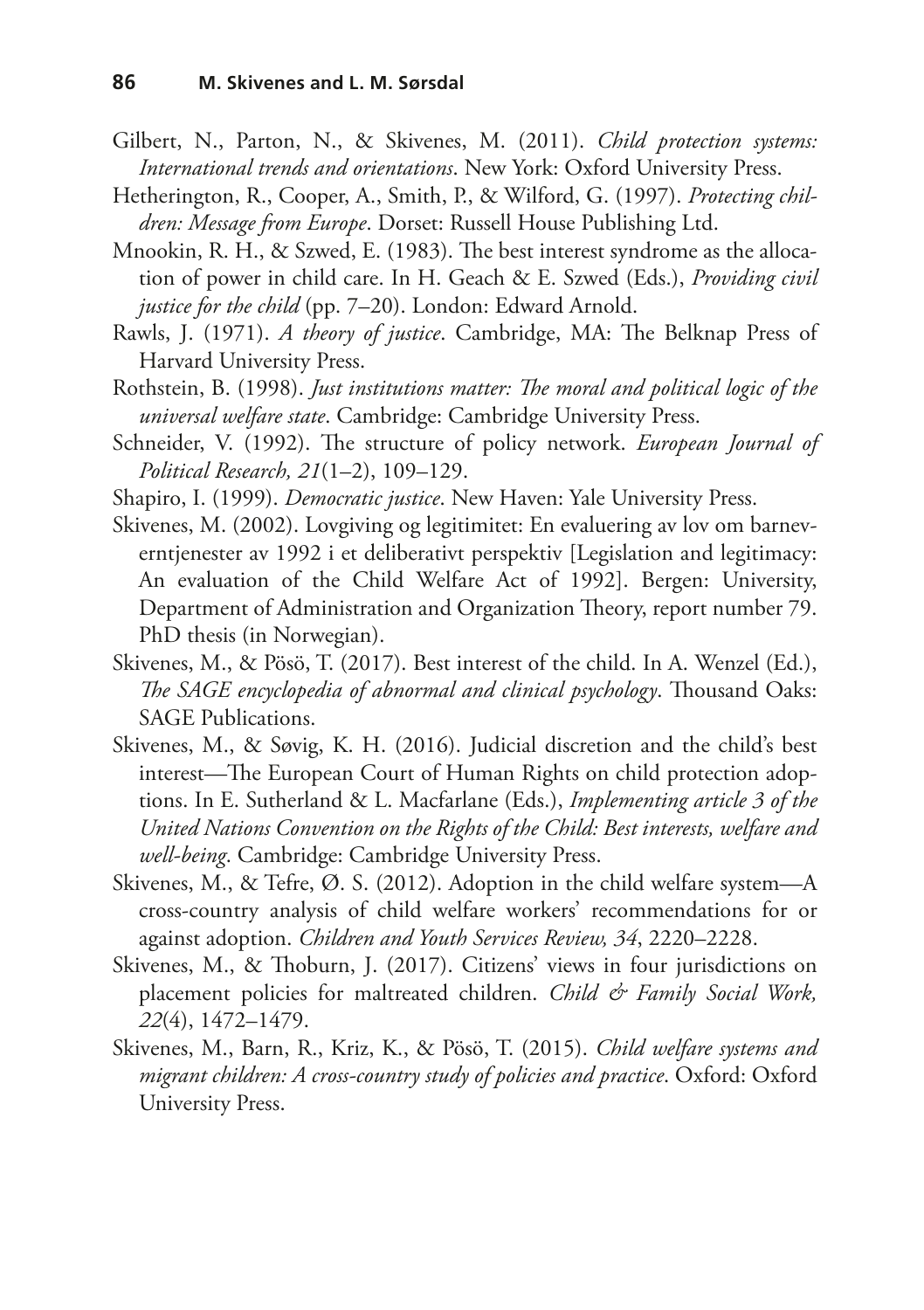#### **Legislation and Conventions**

- <span id="page-28-2"></span>Child and Family Service Act, R. S. O, c. C11. (1990). Canada. Available at: [https://www.ontario.ca/laws/statute/90c11?\\_ga=1.16889017.1635595470.1](https://www.ontario.ca/laws/statute/90c11?_ga=1.16889017.1635595470.1466670145 - BK2) [466670145 - BK2.](https://www.ontario.ca/laws/statute/90c11?_ga=1.16889017.1635595470.1466670145 - BK2) Accessed 23 June 2016.
- <span id="page-28-8"></span>Child Care Act. (1991). Ireland. Available at: [http://www.irishstatutebook.ie/](http://www.irishstatutebook.ie/eli/1991/act/17/enacted/en/html) [eli/1991/act/17/enacted/en/html](http://www.irishstatutebook.ie/eli/1991/act/17/enacted/en/html). Accessed 23 June 2016.
- <span id="page-28-5"></span>Child Protection Act. (2016). Estonia [Law in original language: Lastekaitseseadus]. Available at: [https://www.riigiteataja.ee/en/eli/506052015001/consolide.](https://www.riigiteataja.ee/en/eli/506052015001/consolide) Accessed 23 June 2016.
- <span id="page-28-6"></span>Child Welfare Act. (2007). Finland [Law in original language: Lastensuojelulaki, Barnskyddslag]. Available at: [http://www.finlex.fi/en/laki/kaannokset/2007/](http://www.finlex.fi/en/laki/kaannokset/2007/en20070417?search[type]=pika&search[pika]=Child) [en20070417?search%5Btype%5D=pika&search%5Bpika%5D=Child.](http://www.finlex.fi/en/laki/kaannokset/2007/en20070417?search[type]=pika&search[pika]=Child) Accessed 23 June 2016.
- <span id="page-28-4"></span>Children Act. (1989). England. Available at: [http://www.legislation.gov.uk/](http://www.legislation.gov.uk/ukpga/1989/41/section/1) [ukpga/1989/41/section/1.](http://www.legislation.gov.uk/ukpga/1989/41/section/1) Accessed 23 June 2016.
- <span id="page-28-0"></span>Children and Young People Act. (2008). Australia. Available at: [http://www.](http://www.legislation.act.gov.au/a/2008-19/current/pdf/2008-19.pdf) [legislation.act.gov.au/a/2008-19/current/pdf/2008–19.pdf.](http://www.legislation.act.gov.au/a/2008-19/current/pdf/2008-19.pdf) Accessed 14 June 2016.
- <span id="page-28-9"></span>Children and Young Persons Act. (2015). Switzerland [Law in original language: Gesetz betreffend Förder- und Hilfeleistungen für Kinder und Jugendliche (Kinder- und Jugendgesetz, KJG)]. Available at: [http://www.gesetzessam](http://www.gesetzessammlung.bs.ch/frontend/versions/3254)[mlung.bs.ch/frontend/versions/3254.](http://www.gesetzessammlung.bs.ch/frontend/versions/3254) Accessed 14 June 2016.
- <span id="page-28-1"></span>Civil Code of Austria. (2013). Austria [Law in original language: Allgemeines bürgerliches Gesetzbuch]. Available at: [https://www.ris.bka.gv.at/Dokument.](https://www.ris.bka.gv.at/Dokument.wxe?Abfrage=Bundesnormen&Dokumentnummer=NOR40146725) [wxe?Abfrage=Bundesnormen&Dokumentnummer=NOR40146725](https://www.ris.bka.gv.at/Dokument.wxe?Abfrage=Bundesnormen&Dokumentnummer=NOR40146725). Accessed 1 June 2016.
- <span id="page-28-3"></span>Consolidation Act on Social Services. (2011). Denmark [Law in original language: Lov om social service (Serviceloven)]. Available at: [https://www.retsinforma](https://www.retsinformation.dk/Forms/R0710.aspx?id=173200-idcc44e087-df5d-42e4-a6c9-b82107b50646)[tion.dk/Forms/R0710.aspx?id=173200-idcc44e087-df5d-42e4-a6c9](https://www.retsinformation.dk/Forms/R0710.aspx?id=173200-idcc44e087-df5d-42e4-a6c9-b82107b50646) [b82107b50646.](https://www.retsinformation.dk/Forms/R0710.aspx?id=173200-idcc44e087-df5d-42e4-a6c9-b82107b50646) Accessed 23 June 2016.
- General Law Chapter 119 Protection and Care of Children and Proceedings against Them. United States of America, Massachusetts. Available at: [https://](https://malegislature.gov/Laws/GeneralLaws/PartI/TitleXVII/Chapter119/Section1) [malegislature.gov/Laws/GeneralLaws/PartI/TitleXVII/Chapter119/](https://malegislature.gov/Laws/GeneralLaws/PartI/TitleXVII/Chapter119/Section1) [Section1](https://malegislature.gov/Laws/GeneralLaws/PartI/TitleXVII/Chapter119/Section1). Accessed 14 June 2016.
- <span id="page-28-7"></span>German Civil Code. (2002). Germany [Law in original language: Bürgerlichen Gesetzbuches]. Available at: [http://www.gesetze-im-internet.de/englisch\\_](http://www.gesetze-im-internet.de/englisch_bgb/englisch_bgb.html-p5900) [bgb/englisch\\_bgb.html-p5900.](http://www.gesetze-im-internet.de/englisch_bgb/englisch_bgb.html-p5900) Accessed 30 May 2016.